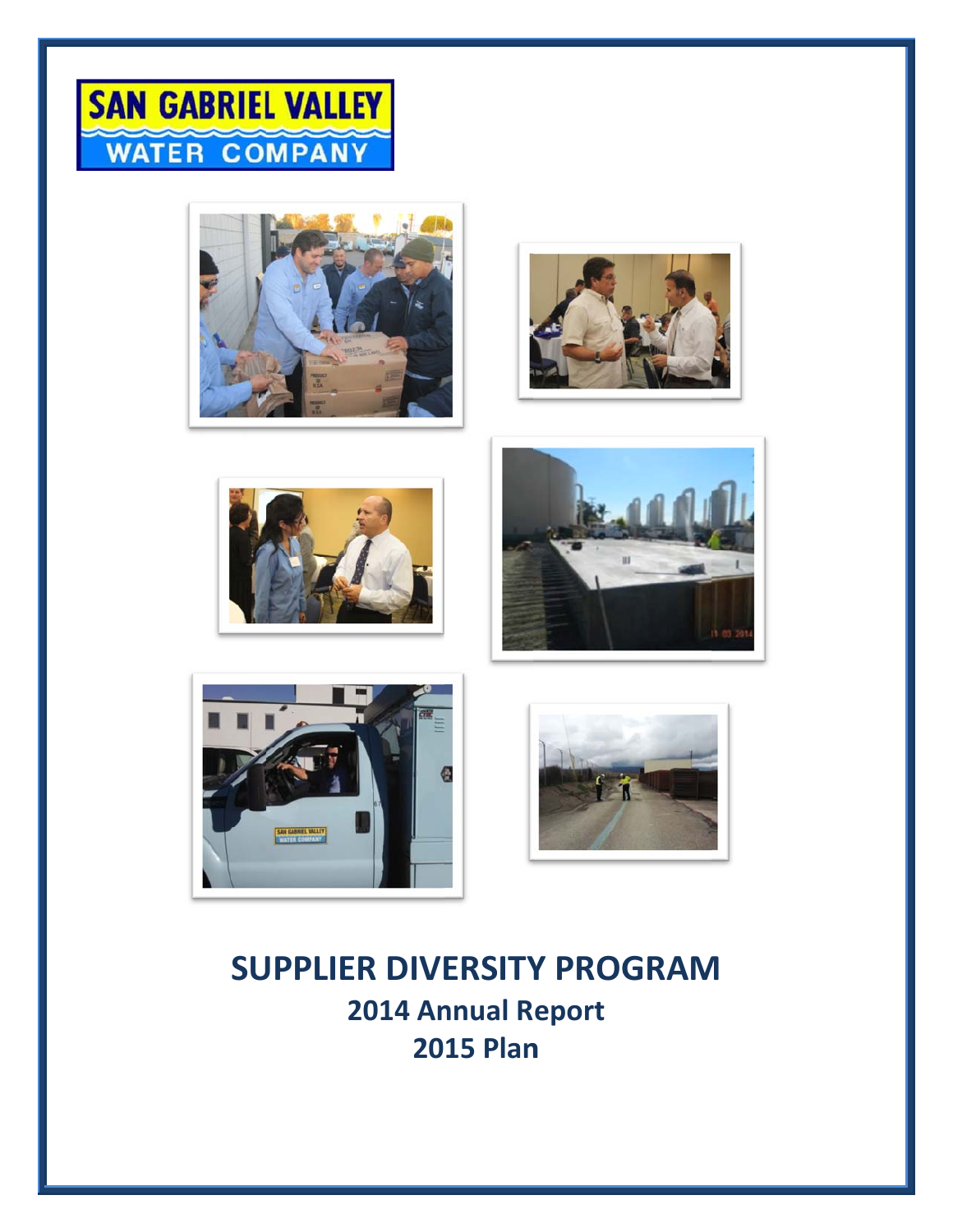# **Table of Contents**

| 9.1.1.  | Description of WMDVBE program activities - internal and external  5                |
|---------|------------------------------------------------------------------------------------|
|         |                                                                                    |
|         |                                                                                    |
| 9.1.2.  |                                                                                    |
| 9.1.3.  |                                                                                    |
| 9.1.4.  |                                                                                    |
| 9.1.5.  | Summary of prime contractor utilization of WMDVBE subcontractors  17               |
| 9.1.6.  |                                                                                    |
| 9.1.8.  | Description of efforts to recruit WMDVBE suppliers in procurement categories where |
|         |                                                                                    |
|         |                                                                                    |
|         |                                                                                    |
| 10.1.2. |                                                                                    |
|         |                                                                                    |
|         |                                                                                    |
| 10.1.3. | Plans for recruiting WMDVBE suppliers where WMDVBE utilization has been low  21    |
| 10.1.5. | Plans for encouraging prime contractors and grantees to engage WMDVBEs  21         |
| 10.1.6. |                                                                                    |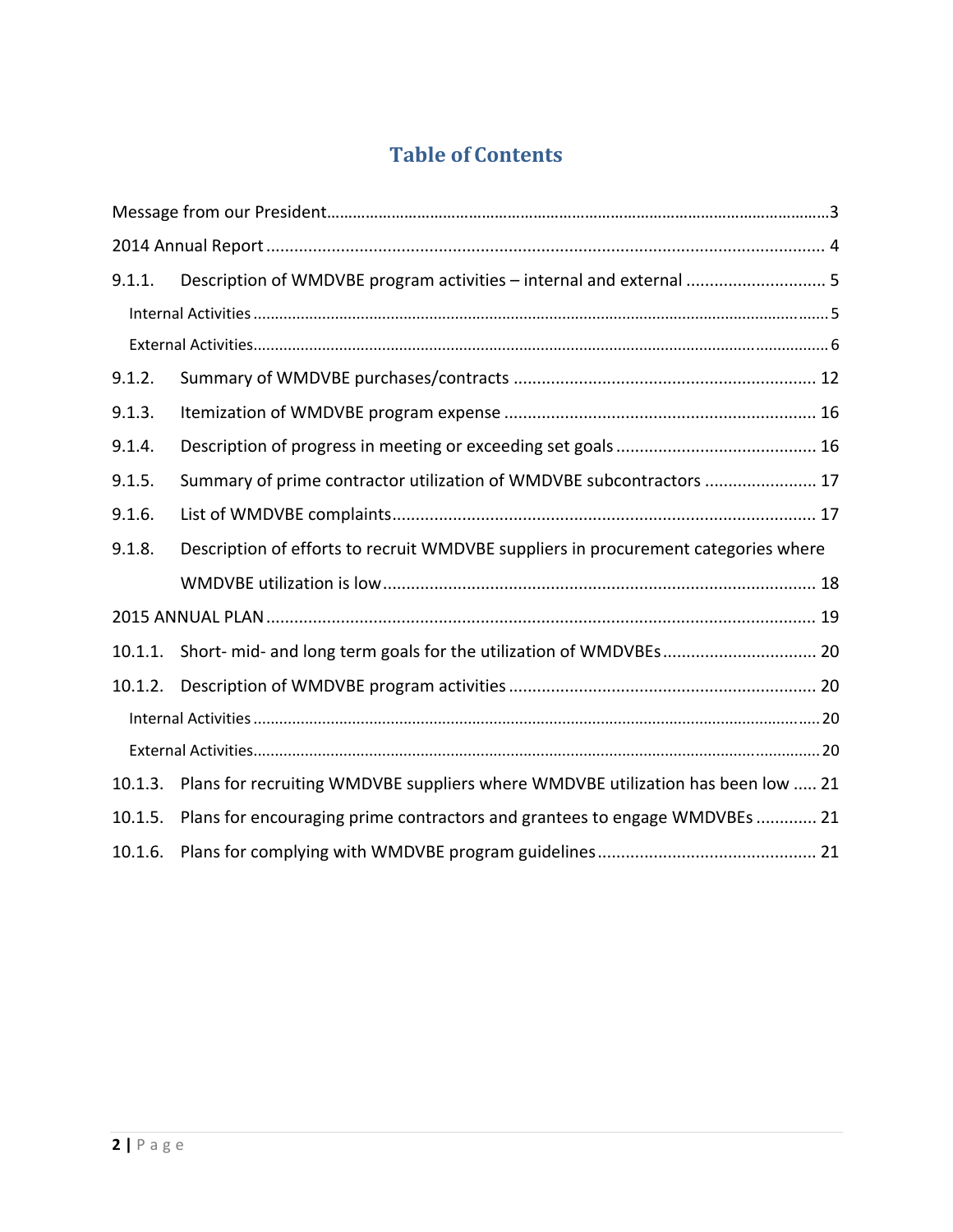# Message from our President; Our progress continues

Since the advent of our Utility Supplier Diversity Program (USDP) in 2004, San Gabriel Valley Water Company (San Gabriel) has been committed to increasing its procurement with Women, Minority and Service Disabled Veteran owned businesses within the communities we serve. While we continue working toward reaching our long term goals, I am proud of our steady progress toward integrating an increased number of diverse businesses into our supply chain.

Again in 2014, San Gabriel increased both the number of and procurement with Women, Minority and Service Disabled Veteran owned businesses.

By way of my participation and involvement, and that of other executives and top management, the company demonstrated its support of the USDP to the company's employees, and suppliers, and the communities we serve. The importance of San Gabriel's program and the goals established for the company are communicated directly to the management staff on an ongoing basis. This direct participation from the highest level of the company and throughout the organization has served to align the company's purchasing activities with the goals of the USDP.

We are pleased with our progress in 2014 and look forward to even greater utilization of diverse suppliers in 2015 and beyond.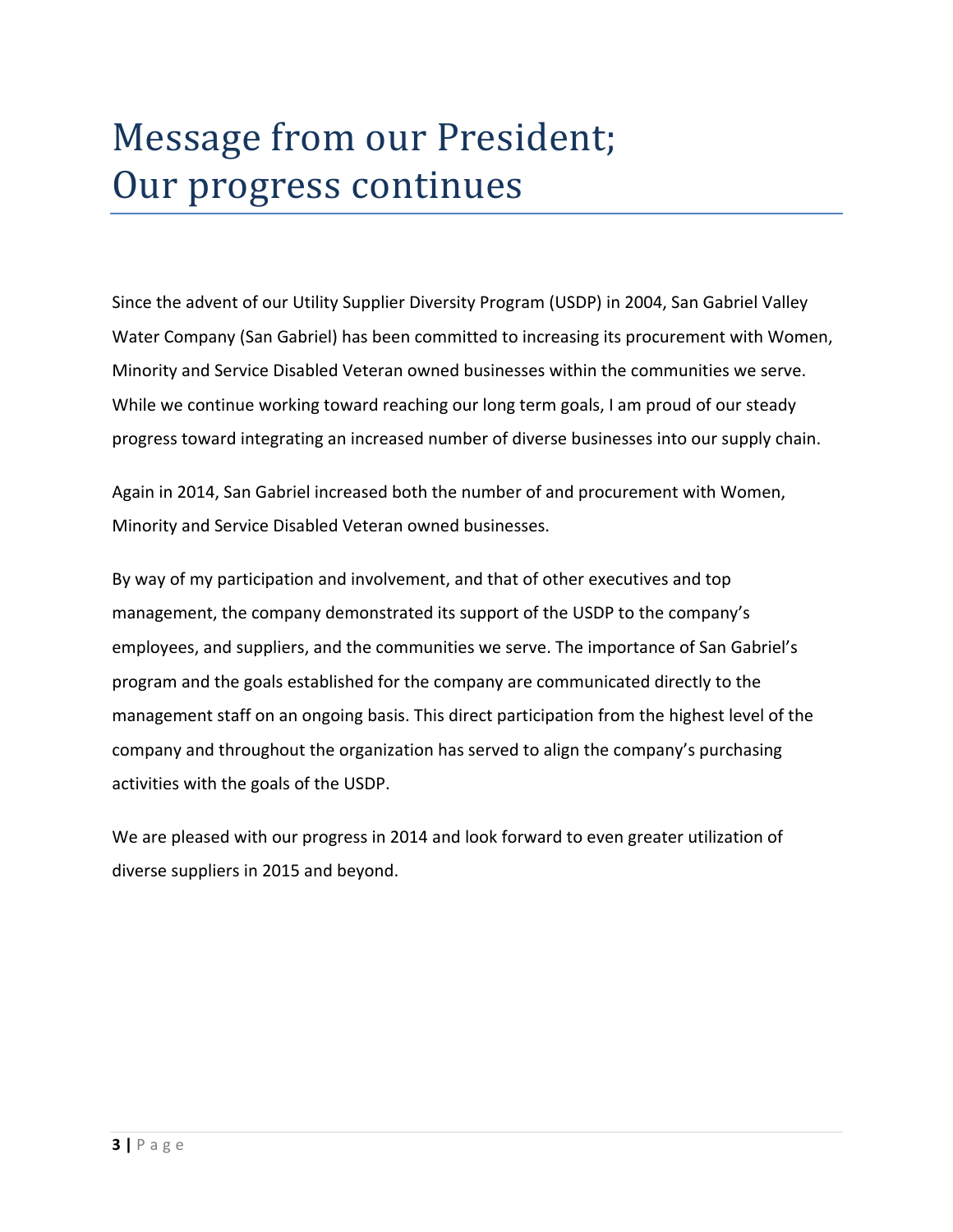# **Utility Supplier Diversity Program 2014 Annual Report**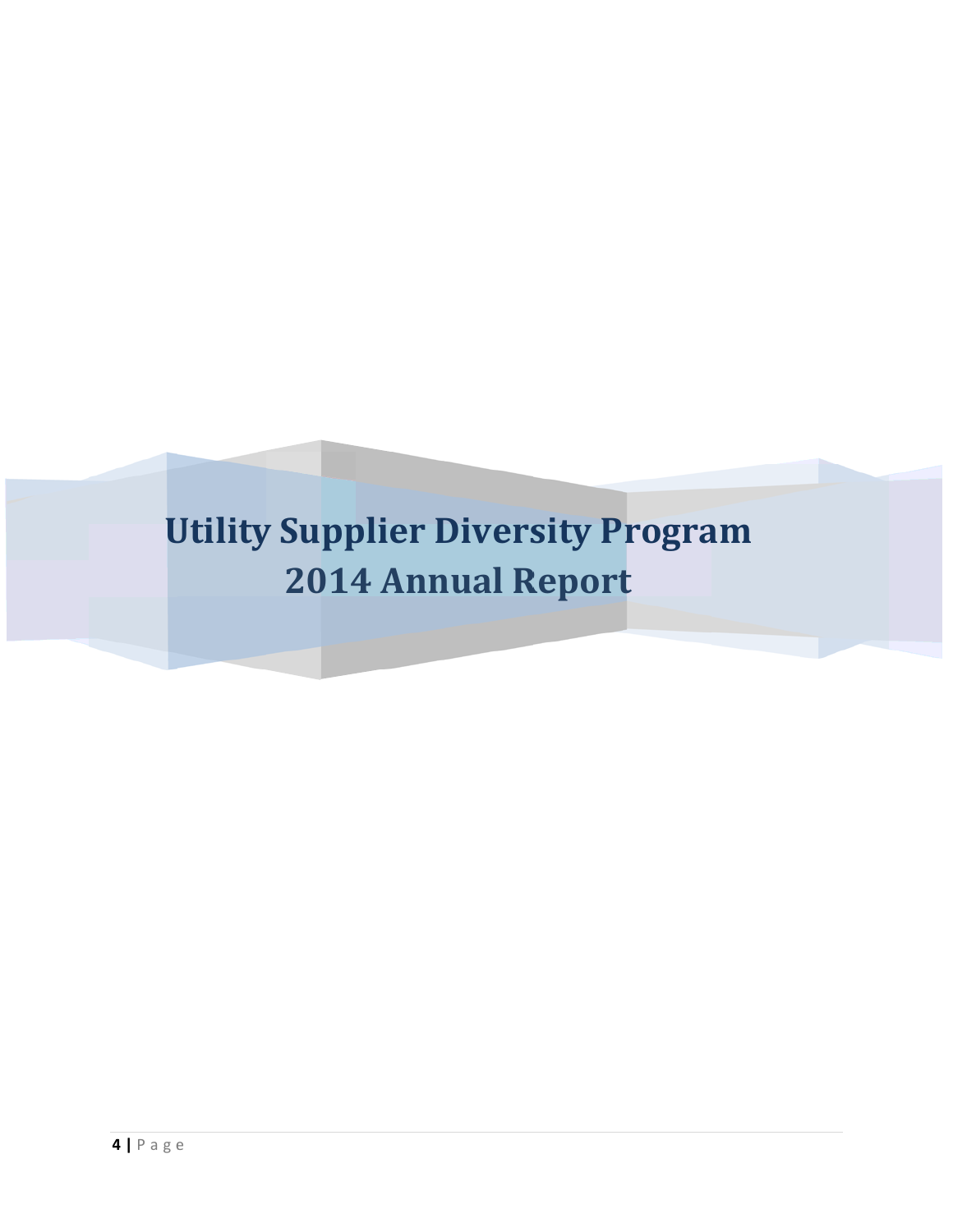# 9.1.1. Description of WMDVBE program activities – internal and external **California Water Association (CWA) Supported Activities**

A large portion of San Gabriel's **Supplier Diversity Program activities** and efforts are done in concert with CWA's USDP Committee. This dynamic group of professionals is committed to the spirit of supplier diversity and work tirelessly to increase procurement opportunities for WMDVBEs. The committee works together to strengthen its position in the supplier diversity community by developing its own strategic plan designed to achieve individual company success.



CWA USDP Committee Members (I to r) Jose Espinosa, Cal-Water Service Company; Jackie Glover, San Gabriel Valley Water Company; Charmaine Jackson, San Jose Water Company; Danny Rodriguez, Park Water Company; Emma Maxey, Golden State Water Company; Holley Joy, Cal-American Water Company

Our Capacity Building and Technical

Assistance Program, Mentor Protégé Pilot Program (MP3) launched in September, 2014 was an outstanding success. Two of the four protégés went on to become vendors for their mentor company.

A video detailing the nine month effort was produced by Infinity Business Solutions to showcase the program's achievements. We are very pleased with the results of the program.

Working with DBE consultants, CWA USDP Committee member utilities have developed plans to focus on a measurable return on its outreach investments and add value to utility customers through targeted outreach and strategic sourcing.

# **Internal Activities**

### Modified and Strengthened our Internal Processes to Insure Program Success

San Gabriel's internal processes have evolved so that vendor information can be easily accessible for tracking and reporting.

## **Shared Vendor Information**

San Gabriel's search for qualified WMDVBEs goes beyond the Clearinghouse database. We continue to coordinate on a regular basis with other water utilities to exchange qualified, diverse vendor and contractor information. In the event any of these vendors are not currently certified, attempts are made to encourage the potential supplier to become certified.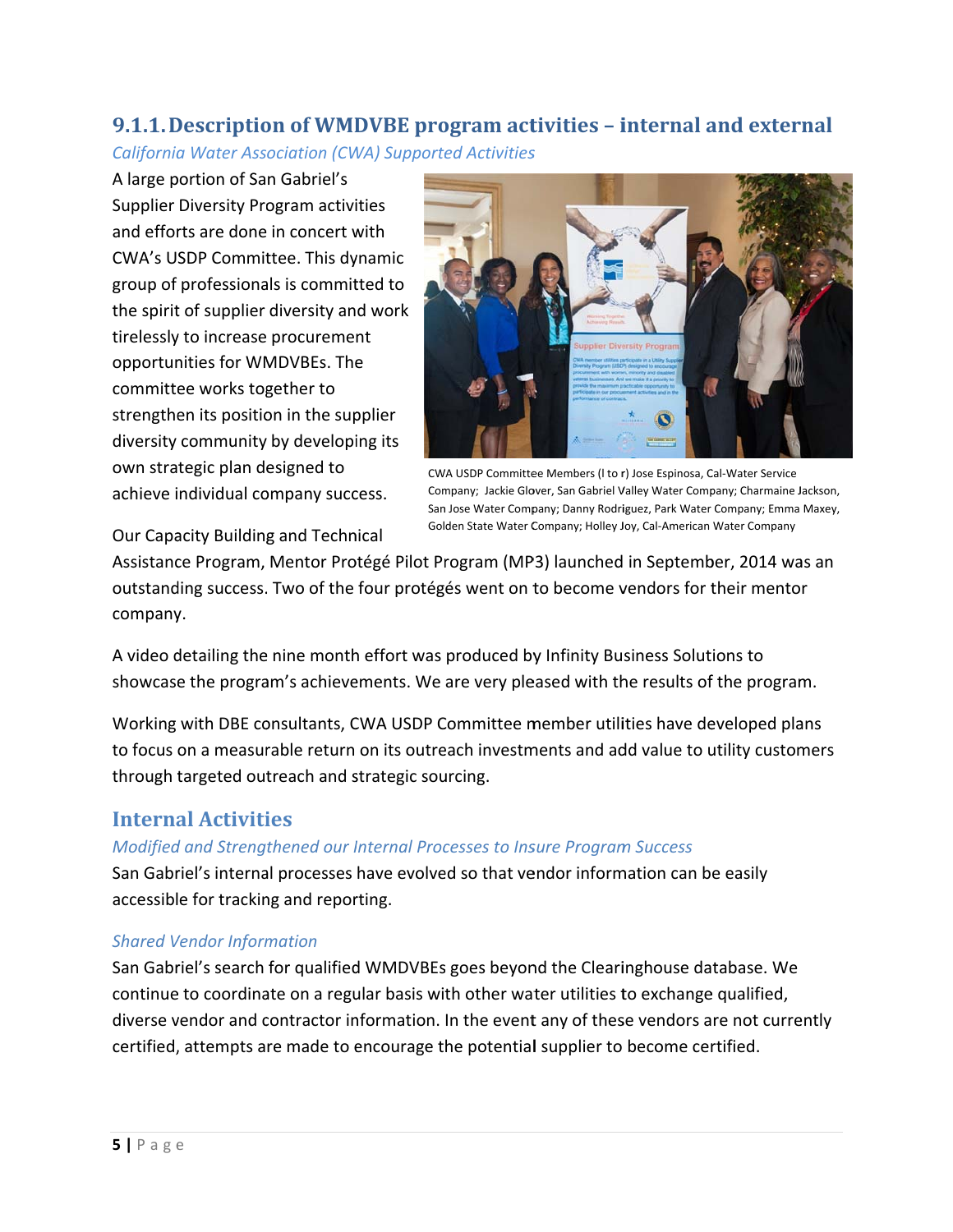### Created Internal Utility Supplier Diversity Program Strategic Plan

San Gabriel created the first draft of a supplier diversity strategic plan to ensure that WMDVBEs are encouraged to become potential suppliers to San Gabriel and its Fontana Water Company division. It provides direction and establishes goals to effectively implement and manage a WMDVBE program.

# **External Activities**

### **Supported Two Prime Contractor Business Opportunity Fairs**

CWA Member utilities hosted two Prime Contractor events, one in Northern California and the other in Southern California. The goal of these events was to garner support from our primary, non-diverse suppliers for member utilities' growing efforts to develop a second tier program. These meetings provided information about our supplier diversity programs and how our prime contractors can participate through subcontracting relationships with diverse suppliers.



CWA sponsored Business Opportunity Fair, Villa Ragusa Convention Center San Jose June 19, 2014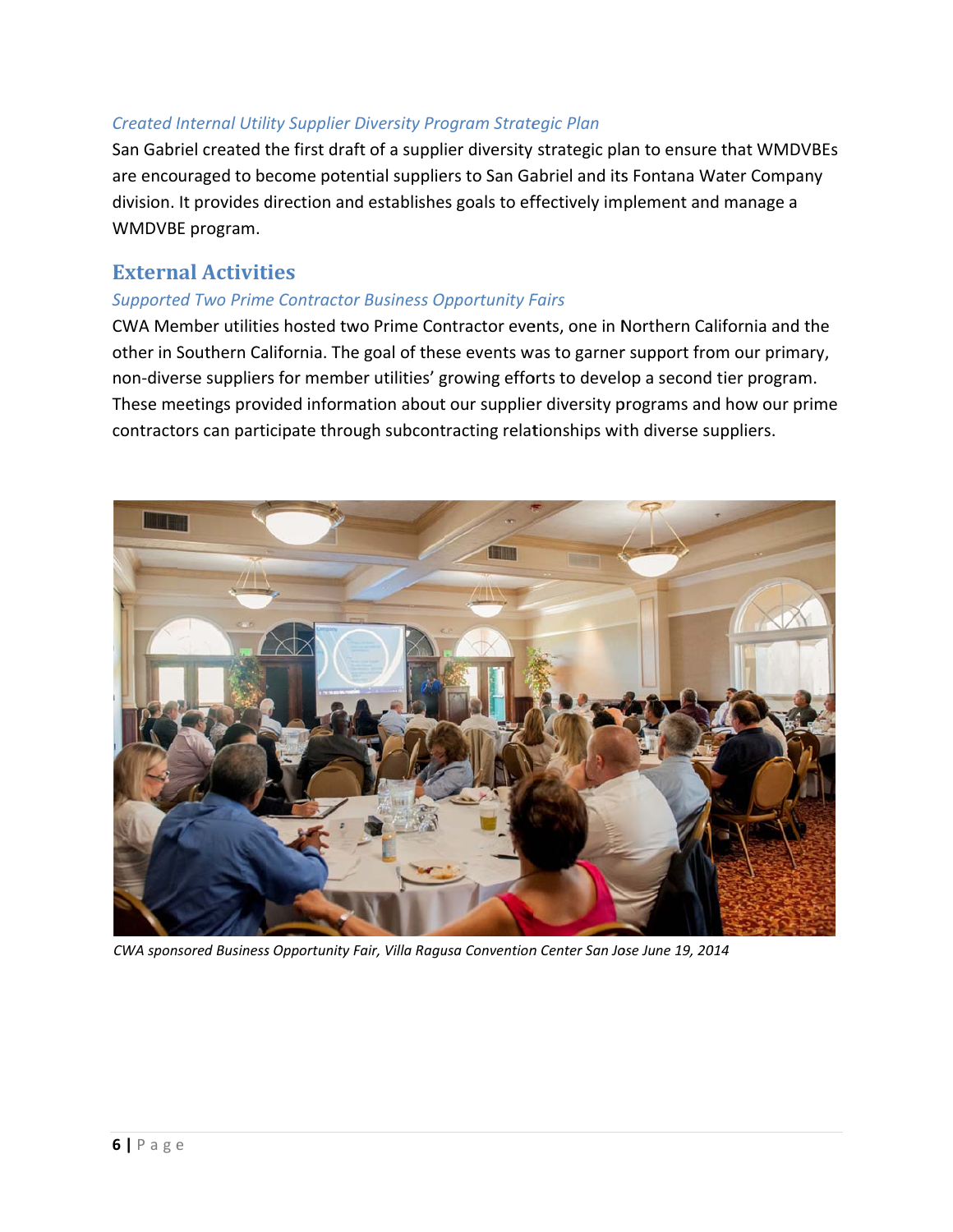These meetings included presentations from prime suppliers detailing specific information about upcoming projects, and that showcased their efforts to engage women and diverse businesses through their own Supplier Diversity Programs.



Both meetings were followed by opportunities to meet one-on-one with utility company executives, managers of various business units and sourcing decision makers. Because of the overwhelming success of these events, plans are underway for contractors' meetings in 2015.

## **Attended Monthly Committee Meetings**

The CWA USDP Committee is an extremely active committee. Comprehensive, strategic planning and information sharing for targeted outreach and internal program efforts are provided during each rigorous session. Supplier diversity best practices are also shared during our meetings. The effectiveness of this group is evidenced by the overall success in reaching the goals of GO 156 since we began voluntary participation in 2004.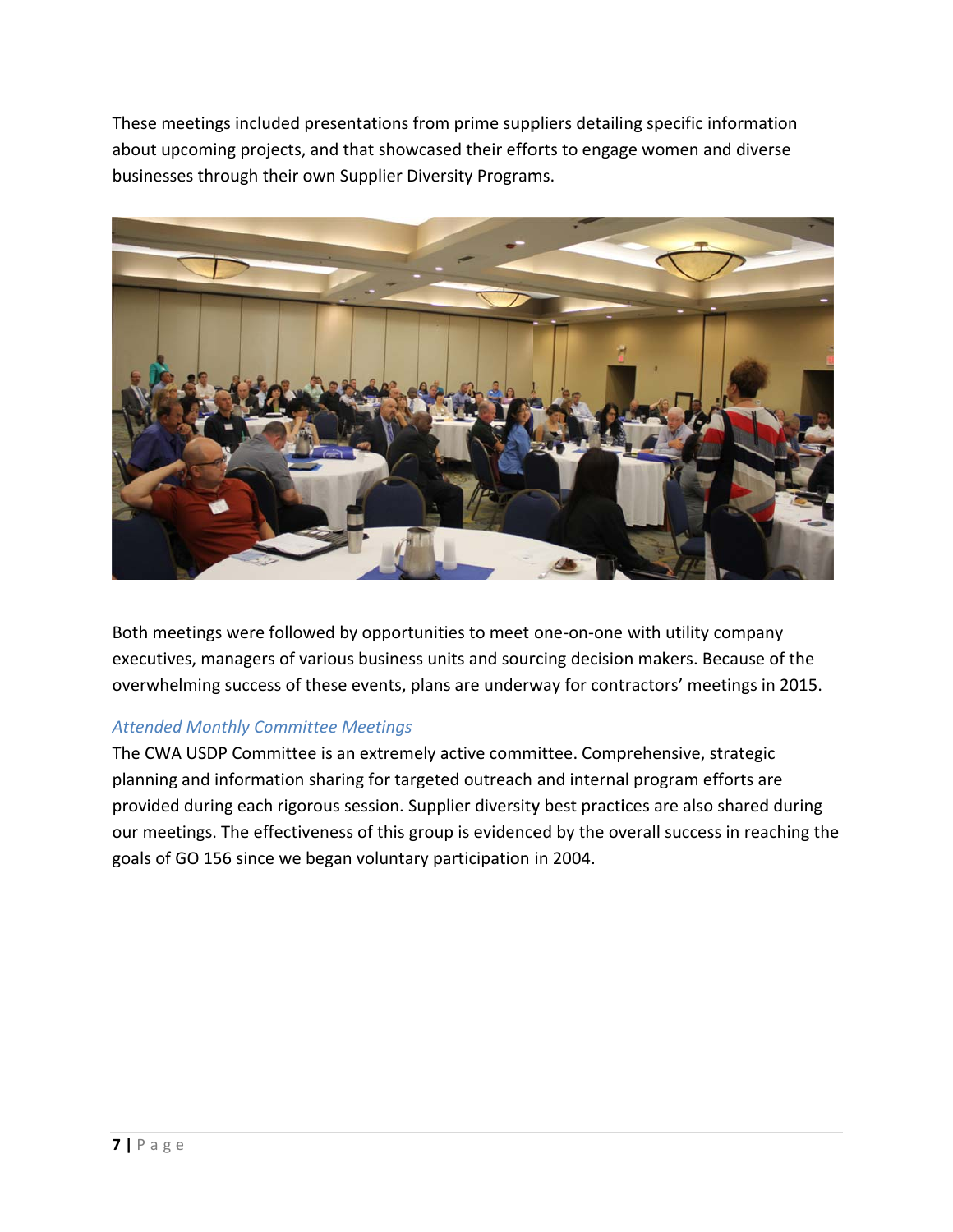# **External Activities; Continued**

In conjunction with the CWA USDP Committee, San Gabriel supported many community based organizations and attended several other events and diversity workshops throughout the year. Following is a list of those events.

### 2014 Outreach Events

January

- American Indian Chamber of Commerce Advisory Council
- CWA USDP Committee Monthly Meeting ‐ San Gabriel Valley Water Company
- CWA Board of Director's Meeting
- NARUC/UMA Winter Meeting
- CUDC Monthly Meeting

#### February

- CWA USDP Committee Monthly Meeting San Jose Water Company
- **•** Business Matchmaking 2014
- ISM Supply Chain Diversity Summit

#### March

- SCMSDC Minority Business Opportunity Day
- CWA Board of Director's Meeting
- CUDC Monthly Meeting Host Comcast
- WBENC National Conference
- Joint Utilities Quarterly Meeting Gas Company
- CWA USDP Committee Monthly Meeting Suburban Water System
- BBA Solute to Black Women

### April

- CPUC Small Business Expo
- Greenlining 21st Annual Economic Summit
- CUDC Monthly Meeting
- CWA USDP Committee Monthly Meeting California Water Service Company
- CWA Board of Director's Meeting
- Western Region MSDC Awards Gala
- RHCC Business Matchmaking

#### May

- ISM International Supply Management Conference
- Los Angeles Latino Chamber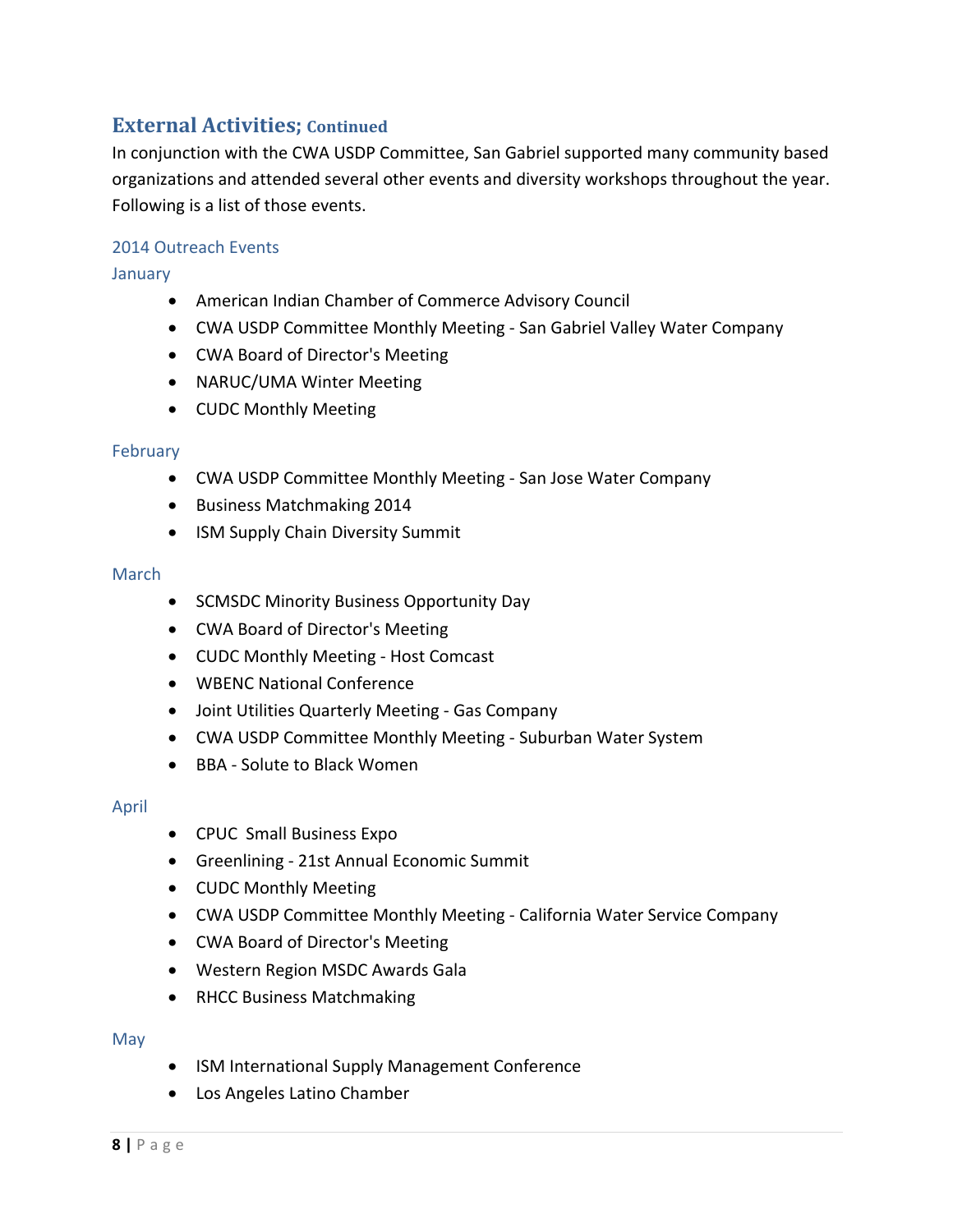- CUDC Monthly Meeting Host AT&T
- CWA USDP Committee Monthly Meeting Monterey
- KTP DVBE Bus Alliance
- AICOC-Summit on Energy, Telco & Water
- CWA Annual Spring Conference
- Three Valleys MWD-Connect 2 MET

#### **June**

- CWA Board of Director's Meeting
- CUDC Monthly Meeting
- California Small Business Association
- CWA USDP Committee Monthly Meeting ‐ San Jose Water Company
- CWA USDP Business Opportunity Fair San Jose
- WBENC National Conference
- BBA-40th Annual Awards Dinner
- Joint Utilities Quarterly Meeting Host PG&E

#### July

- CWA Board of Director's Meeting Budget Meeting
- NARUC/UMA Summer Committee Meeting
- CWA USDP Committee Monthly Meeting California America Water Company
- AICOC Expo 11th Anniversary
- CUDC Advertisement/Media Forum
- CUDC Monthly Meeting Verizon
- NGLCC Annual Conference

#### August

- CWA Board of Director's Meeting
- CUDC Monthly Meeting
- CHCC Annual Convention
- Western Region MSDC Minority Business Expo
- The Regalette's Annual White Linen Affair‐Exposition Park Rose Garden
- USDP Monthly Meeting San Jose Water Company
- CALBCC Ron Brown Annual Conference
- Elite SDVOB 11th Annual National Conference
- 5th Annual LBA Minority Women Business Conference

#### September

CWA USDP Protégé' Network Luncheon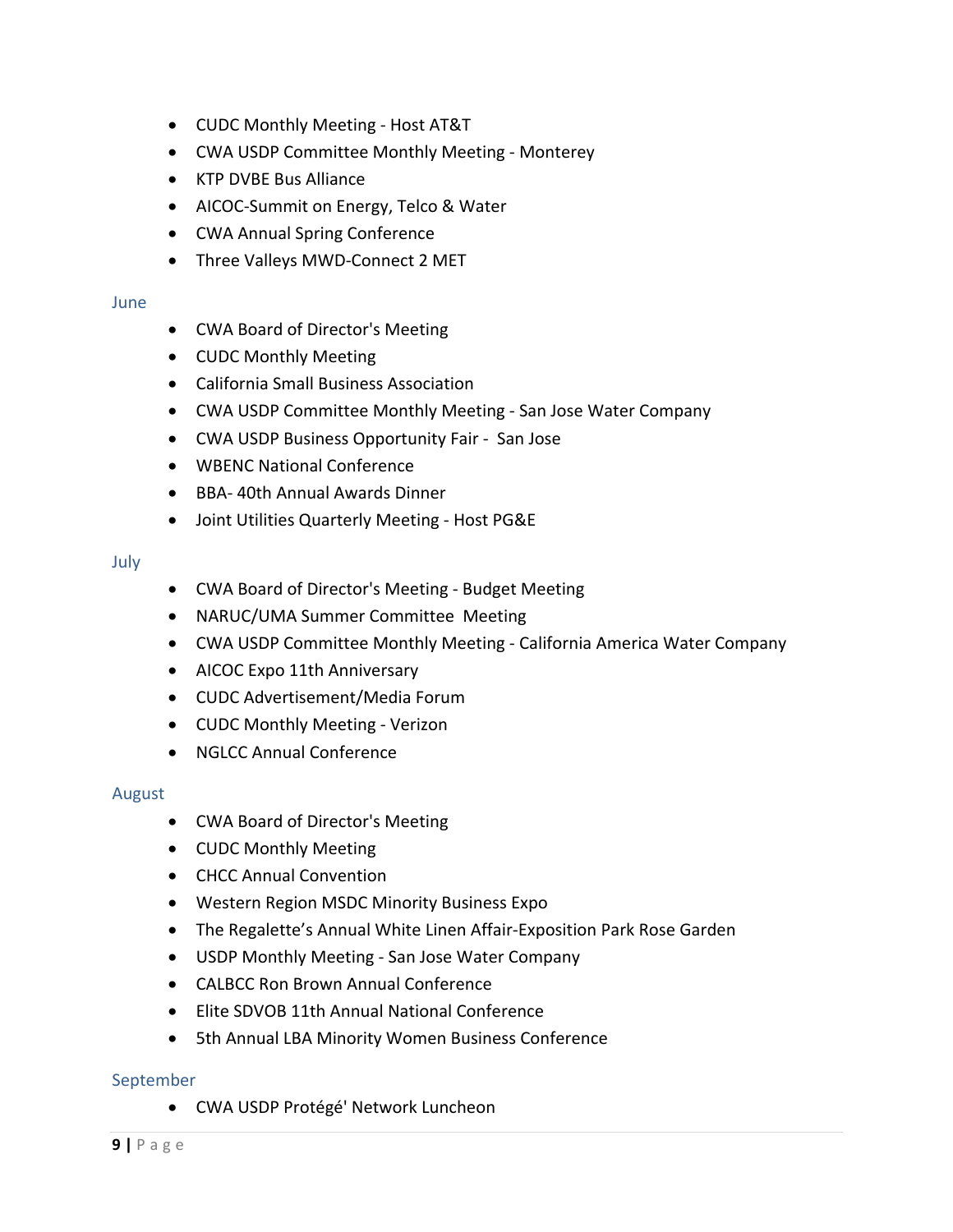- CUDC Monthly Meeting Host CWA
- CWA Board of Director's Meeting
- CWA USDP Committee Monthly Meeting Golden State Water Company
- USDP Prime Contractors Meeting Ontario, CA
- Cal Asian Business Summit
- Joint Utilities Quarterly Meeting Host CWA
- California Cable 2014 Annual Supplier Diversity Conference
- Cal Asian Statewide Logistic Expo
- Northern California LBA Minority Business Conference

### October

- 2014 RHCC SoCal Business Development Conference
- USDP Monthly Meeting California Water Service Company
- CPUC En Banc University of Southern California
- CUDC Monthly Meeting
- CWA Board of Director's Meeting
- ABA Annual Award Banquet
- BBA Procurement Exchange
- NAMC Southern California Chapter
- 38th Annual LBA Sol Business Awards Gala
- NAAC 11th Annual HO & Economic Development Summit
- LA Elite Turn Contacts into Contracts
- Business Matchmaking 2014

### November

- NMSDC Annual Conference
- CWA USDP Committee Monthly Meeting CWA Annual Conference
- CWA Annual Conference
- CUDC Meeting Host SCE
- NARUC 126th Annual Meeting
- CPUC Small Business Expo
- AICOC Heritage Month Luncheon

### December

- Joint Utilities Quarterly Meeting Host AT&T
- CWA Board of Director's Meeting
- CUDC Monthly Meeting Plan 2015
- Business Matchmaking 2014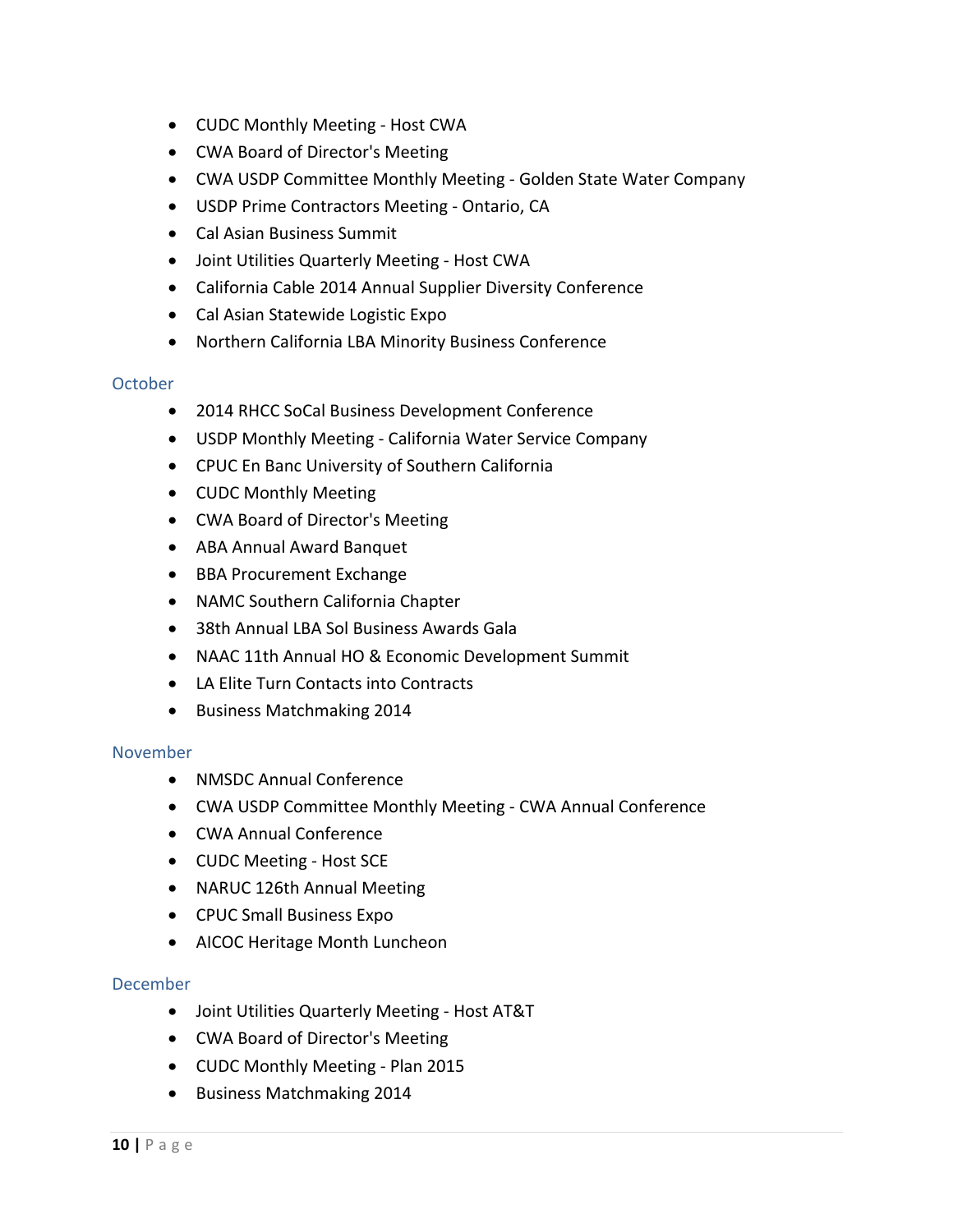CWA USDP Committee Monthly Meeting/Strategic Planning Meeting ‐ Ontario

At many of these events, utility company representatives were introduced to WMDVBE suppliers with the potential for future procurement opportunities.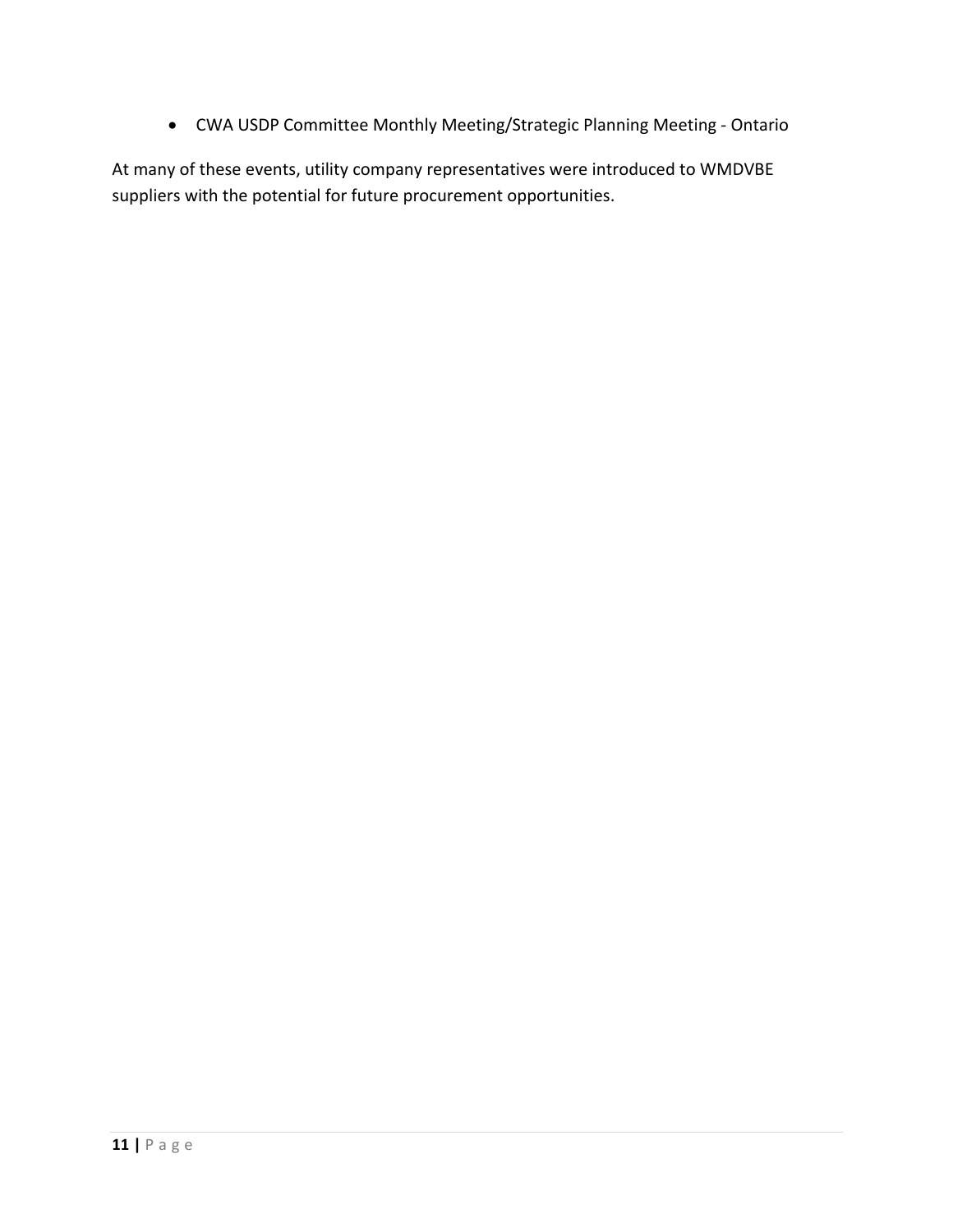|                  | SUMMARY OF WMDVBE PURCHASES AND/OR CONTRACTS, WITH BREAKDOWN BY ETHNICITY |                       |               |              |                              |        |  |  |  |  |  |
|------------------|---------------------------------------------------------------------------|-----------------------|---------------|--------------|------------------------------|--------|--|--|--|--|--|
|                  |                                                                           |                       | Direct \$     | Sub \$       | Total \$                     | %      |  |  |  |  |  |
| $\mathbf{1}$     |                                                                           | Asian-Pacific         | \$<br>305,626 | \$<br>29,000 | 334,626                      | .82%   |  |  |  |  |  |
| $\overline{2}$   |                                                                           | <b>Black</b>          | \$<br>28,463  | \$<br>3,015  | \$31,478                     | .08%   |  |  |  |  |  |
| 3                |                                                                           | Hispanic              | \$2,065,365   |              | \$2,065,365<br>0             | 5.05%  |  |  |  |  |  |
|                  | <b>Minority Men</b>                                                       | <b>Native</b>         |               |              |                              |        |  |  |  |  |  |
| 4                |                                                                           | American              | \$<br>35,765  |              | \$<br>35,765<br>$\mathbf 0$  | 0.09%  |  |  |  |  |  |
| 5                |                                                                           | Other                 | 0             |              | $\mathbf 0$<br>0             | 0      |  |  |  |  |  |
|                  |                                                                           | <b>Total Minority</b> |               |              |                              |        |  |  |  |  |  |
| 6                |                                                                           | Men                   | \$2,435,219   | \$32,015     | \$2,467,234                  | 6.03%  |  |  |  |  |  |
| $\overline{7}$   |                                                                           | Asian-Pacific         | \$<br>160,804 |              | \$<br>$\mathbf 0$<br>160,804 | 0.39%  |  |  |  |  |  |
| 8                |                                                                           | <b>Black</b>          | \$<br>43,063  |              | \$<br>43,063<br>$\mathbf{0}$ | 0.11%  |  |  |  |  |  |
| $\boldsymbol{9}$ |                                                                           | Hispanic              | \$1,357,643   | \$<br>71     | \$1,357,714                  | 3.32%  |  |  |  |  |  |
|                  | Minority Women                                                            | <b>Native</b>         |               |              |                              |        |  |  |  |  |  |
| 10               |                                                                           | American              | \$<br>1,083   |              | \$<br>1,083<br>$\mathbf 0$   | 0.00%  |  |  |  |  |  |
| 11               |                                                                           | Other                 | $\mathbf 0$   |              | 0<br>0                       | 0      |  |  |  |  |  |
|                  |                                                                           | <b>Total Minority</b> |               |              |                              |        |  |  |  |  |  |
| 12               |                                                                           | Women                 | \$1,562,593   | \$<br>71     | \$1,562,664                  | 3.82%  |  |  |  |  |  |
|                  | <b>Total Minority</b>                                                     |                       |               |              |                              |        |  |  |  |  |  |
| 13               | <b>Business Enterprises</b><br>(MBE)                                      |                       | \$3,997,812   | \$<br>32,086 | \$4,029,898                  | 9.85%  |  |  |  |  |  |
|                  | <b>Total Women</b>                                                        |                       |               |              |                              |        |  |  |  |  |  |
|                  | <b>Business Enterprises</b>                                               |                       |               |              |                              |        |  |  |  |  |  |
| 14               | (WBE)                                                                     |                       | \$1,427,707   | \$<br>30,754 | \$1,458,461                  | 3.56%  |  |  |  |  |  |
|                  | Subtotal Women,                                                           |                       |               |              |                              |        |  |  |  |  |  |
|                  | Minority Business                                                         |                       |               |              |                              |        |  |  |  |  |  |
| 15               | Enterprises (MWBE)                                                        |                       | \$5,425,519   | \$<br>62,840 | 5,488,359                    | 13.41% |  |  |  |  |  |
|                  | Service Disabled                                                          | <b>Total Service</b>  |               |              |                              |        |  |  |  |  |  |
|                  | <b>Veteran Business</b>                                                   | <b>Disabled</b>       |               |              |                              |        |  |  |  |  |  |
| 16               | Enterprises (DVBE)                                                        | Veteran               | \$<br>20,922  |              | 20,922<br>\$<br>0            | 0.05%  |  |  |  |  |  |
| 17               | <b>TOTAL WMDVBE</b>                                                       |                       | \$5,446,441   | \$<br>62,840 | \$5,509,281                  | 13.46% |  |  |  |  |  |
| 18               | <b>Net Procurement</b>                                                    | \$40,923,349          |               |              |                              |        |  |  |  |  |  |

# **9.1.2.Summary of WMDVBE purchases/contracts**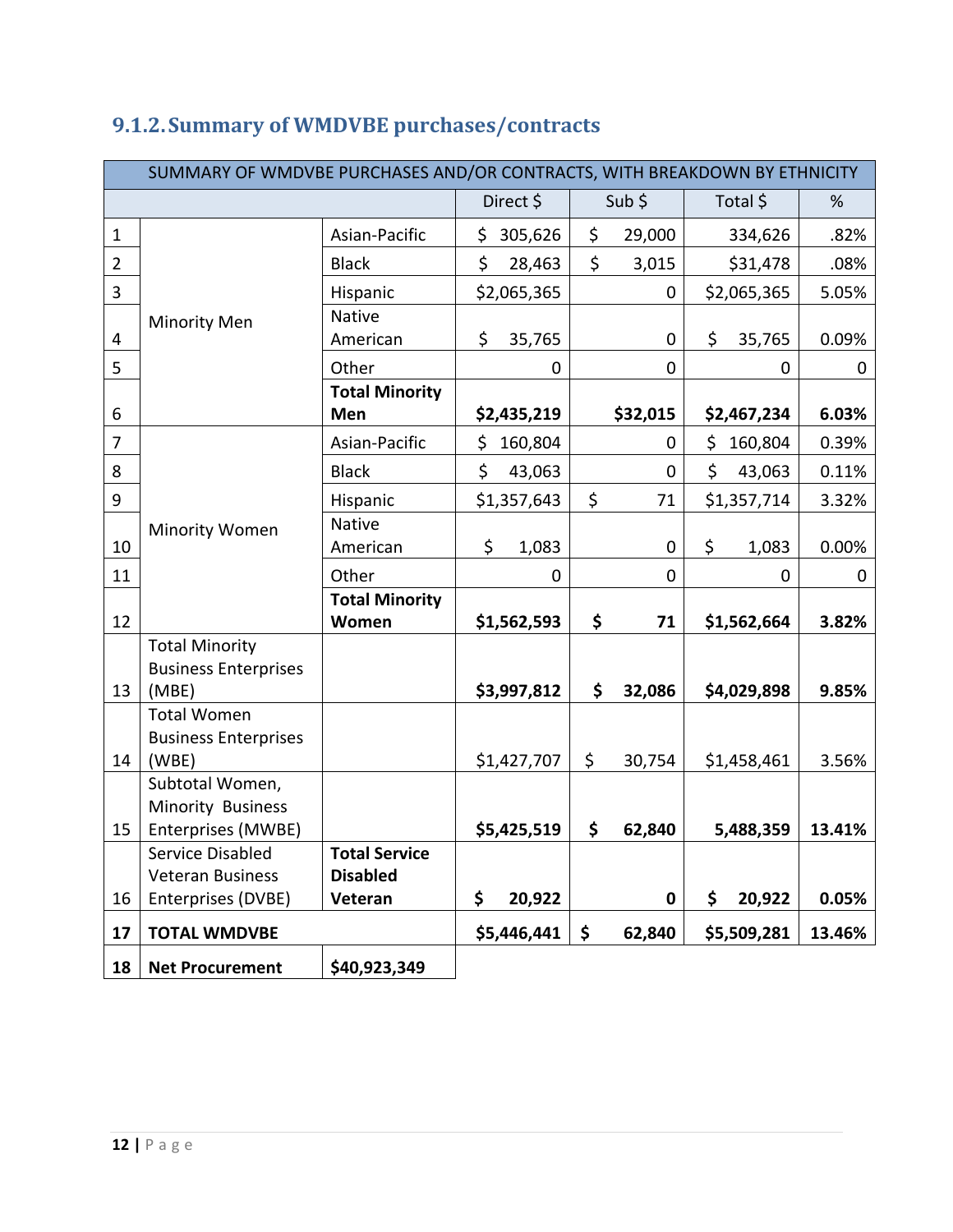|                                                                    | <b>Direct Procurement by Product and Service Category</b> |        |              |             |          |              |                      |             |                      |        |  |
|--------------------------------------------------------------------|-----------------------------------------------------------|--------|--------------|-------------|----------|--------------|----------------------|-------------|----------------------|--------|--|
|                                                                    |                                                           |        |              |             | Products | <b>TOTAL</b> |                      |             |                      |        |  |
|                                                                    |                                                           |        |              | \$          | $\%$     |              | $\zeta$              | %           | \$                   | %      |  |
| Minority Men                                                       | Asian-Pacific                                             | Direct | \$           | 214,281     | 0.52%    | \$           | 91,345               | $0.22\%$ \$ | 305,626              | 0.74%  |  |
|                                                                    | <b>Black</b>                                              | Direct |              |             |          | \$           | 28,463               | 0.07%       | $\zeta$<br>28,463    | 0.07%  |  |
|                                                                    | Hispanic                                                  | Direct | \$           | 127,436     |          |              | 0.31% \$1,937,929    |             | 4.74% \$2,065,364    | 5.05%  |  |
|                                                                    | Native American                                           | Direct |              |             |          | \$.          | 35,765               | 0.09%       | $\zeta$<br>35,765    | 0.09%  |  |
|                                                                    | Other                                                     | Direct |              |             |          |              |                      |             | \$                   | 0.00%  |  |
|                                                                    | <b>Total Minority Men</b>                                 | Direct |              | \$341,717   |          |              | $0.84\%$ \$2,093,501 |             | $5.12\%$ \$2,435,218 | 5.96%  |  |
| Minority Women                                                     | Asian-Pacific                                             | Direct | \$           | 117,456     | 0.29%    | $\zeta$      | 43,348               | 0.11%       | \$160,804            | 0.40%  |  |
|                                                                    | <b>Black</b>                                              | Direct | \$           | 763         | 0.00%    | $\zeta$      | 42,300               | 0.10%       | 43,063<br>$\zeta$    | 0.10%  |  |
|                                                                    | Hispanic                                                  | Direct |              |             |          |              | \$1,357,644          |             | 3.32% \$1,357,644    | 3.32%  |  |
|                                                                    | Native American                                           | Direct | \$           | 1,083       | 0.00%    |              |                      | $0.00\%$ \$ | 1,083                | 0.00%  |  |
|                                                                    | Other                                                     | Direct |              |             |          |              |                      |             | \$                   | 0.00%  |  |
|                                                                    | <b>Total Minority Women</b>                               | Direct | \$           | 119,302     |          |              | $0.29\%$ \$1,443,292 | 3.53%       | \$1,562,594          | 3.82%  |  |
|                                                                    | <b>Total Minority Business Enterprises (MBE)</b>          | Direct | S.           | 461,019     |          |              | $1.13\%$ \$3,536,793 |             | $8.65\%$ \$3,997,812 | 9.78%  |  |
| Women Business Enterprises (WBE)                                   |                                                           | Direct | $\mathsf{S}$ | 678,981     | 1.66%    |              | \$748,726            |             | 1.83% \$1,427,707    | 3.49%  |  |
| <b>Total Women, Monority Business</b><br><b>Enterprises (MWBE)</b> |                                                           | Direct |              | \$1,139,999 | 2.79%    |              | \$4,285,520          |             | 10.48% \$5,425,519   | 13.27% |  |
| Service Disabled Veteran Business                                  |                                                           |        |              |             |          |              |                      |             |                      |        |  |
| Enterprises (DVBE)                                                 |                                                           | Direct |              |             |          | \$.          | 20,922               | $0.05\%$ \$ | 20,922               | 0.05%  |  |
|                                                                    | <b>TOTAL WMDVBE</b>                                       | Direct |              | \$1,139,999 | 2.79%    |              | \$4,306,442          |             | 10.53% \$5,446,442   | 13.32% |  |
|                                                                    | Total Product Procurement   \$                            |        |              | 13,631,323  |          |              |                      |             |                      |        |  |
|                                                                    | Total Service Procurement   \$                            |        |              | 27,292,027  |          |              |                      |             |                      |        |  |
|                                                                    | Net Procurement   \$                                      |        |              | 40,923,350  |          |              |                      |             |                      |        |  |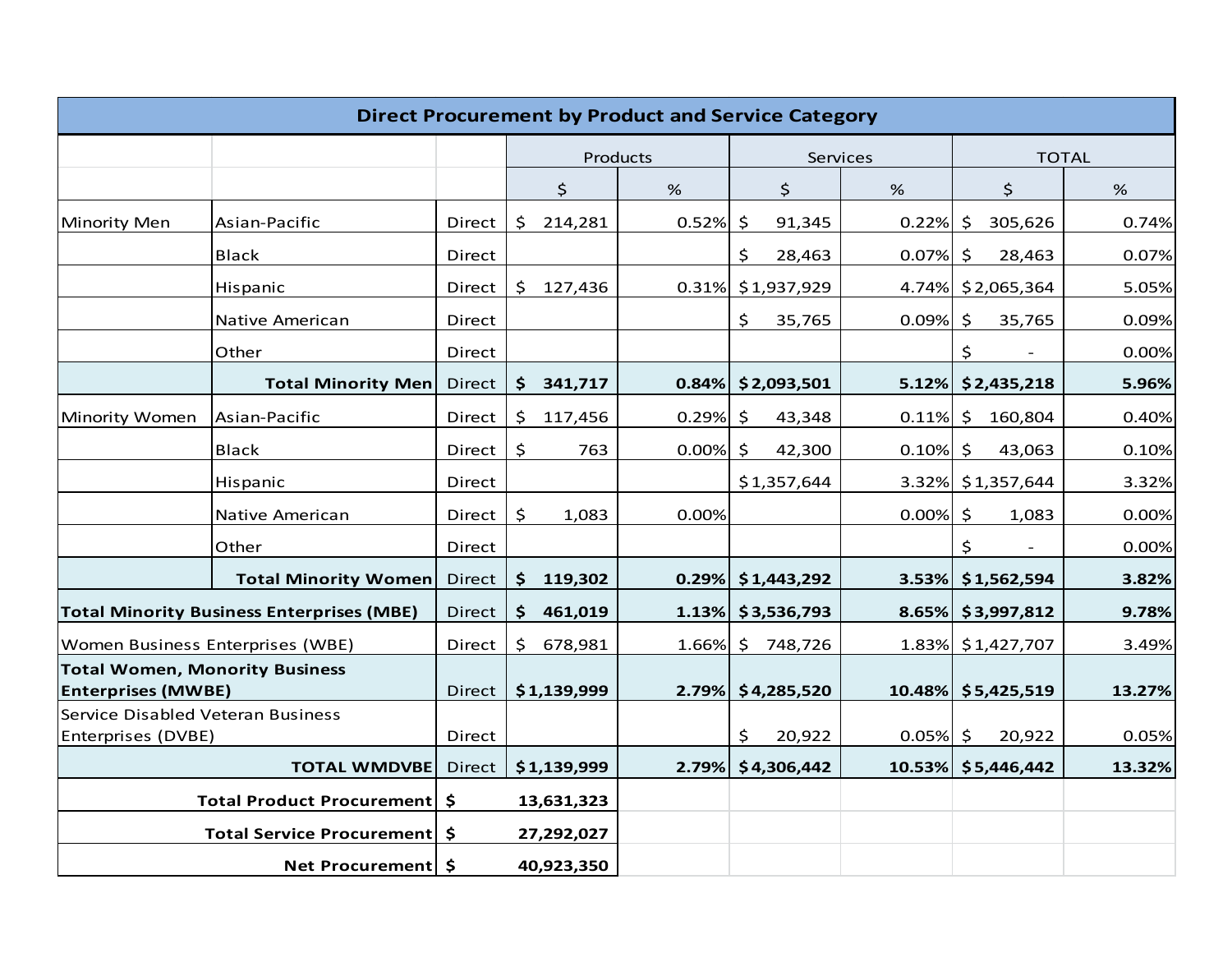|                                              |                                   |                      |     |                         |          | WMDVBE PROCUREMENT BY STANDARD INDUSTRIAL CLASSIFICATION CODES - DETAIL |                        |       |     |       |                                             |                                                |                                                                             |                     |                    |
|----------------------------------------------|-----------------------------------|----------------------|-----|-------------------------|----------|-------------------------------------------------------------------------|------------------------|-------|-----|-------|---------------------------------------------|------------------------------------------------|-----------------------------------------------------------------------------|---------------------|--------------------|
|                                              |                                   | <b>Asian Pacific</b> |     | <b>African American</b> |          | <b>Hispanic American</b>                                                | <b>Native American</b> |       |     | Other | Total<br><b>Minority</b><br><b>Business</b> | Women<br><b>Business</b><br><b>Enterprises</b> | <b>Disabled</b><br><b>Veterans</b><br><b>Business</b><br><b>Enterprises</b> |                     |                    |
| <b>SIC Category</b>                          | Men                               | Women                | Men | Women                   | Men      | Women                                                                   | Men                    | Women | Men | Women | (MBE)                                       | (WBE)                                          | (DVBE)                                                                      | <b>TOTAL WMDVBE</b> | <b>Total Spend</b> |
| 14 -- Mining & Quarrying                     | $\vert \xi \vert$                 |                      |     |                         |          |                                                                         |                        |       |     |       |                                             |                                                |                                                                             | $\Omega$            | 55,869.49          |
|                                              | %                                 |                      |     |                         |          |                                                                         |                        |       |     |       |                                             |                                                |                                                                             |                     | 0.14               |
| 15 -- Building Construction                  | $\boldsymbol{\zeta}$              |                      |     |                         |          |                                                                         |                        |       |     |       |                                             | 98,398.77                                      |                                                                             | 98,398.77           | 5,301,746.49       |
|                                              | $\%$                              |                      |     |                         |          |                                                                         |                        |       |     |       |                                             | 0.24                                           |                                                                             | 0.24                | 12.96              |
| 16 -- Heavy Construction other than Building | $\boldsymbol{\xi}$                |                      |     |                         |          |                                                                         | 35,765.14              |       |     |       |                                             |                                                |                                                                             | 35,765.14           | 35,765.14          |
|                                              | %                                 |                      |     |                         |          |                                                                         | 0.09                   |       |     |       |                                             |                                                |                                                                             | 0.09                | 0.09               |
| 17 -- Special Trade Contractor               | $\varsigma$                       |                      |     | 42,300.00               | 3,541.25 | 1,270,024.94                                                            |                        |       |     |       |                                             | 3,500.00                                       | 20,922.29                                                                   | 1,340,288.48        | 11,080,907.81      |
|                                              | $\%$                              |                      |     | 0.10                    | 0.01     | 3.10                                                                    |                        |       |     |       |                                             | 0.01                                           | 0.05                                                                        | 3.27                | 27.08              |
| 24 -- Lumber & Wood Products                 | $\frac{1}{2}$                     |                      |     |                         |          |                                                                         |                        |       |     |       |                                             |                                                |                                                                             |                     | $\sim 10$          |
|                                              |                                   |                      |     |                         |          |                                                                         |                        |       |     |       |                                             |                                                |                                                                             | $\sqrt{ }$          | 0.00               |
| 25 -- Furniture & Fixtures                   | $\ddot{\mathsf{S}}$<br>32,882.12  |                      |     |                         |          |                                                                         |                        |       |     |       |                                             |                                                |                                                                             | 32,882.12           | 32,882.12          |
|                                              | %<br>0.08                         |                      |     |                         |          |                                                                         |                        |       |     |       |                                             |                                                |                                                                             | 0.08                | 0.08               |
| 27 -- Printing & Publishing                  | $\mathsf{S}$                      |                      |     |                         |          |                                                                         |                        |       |     |       |                                             |                                                |                                                                             | $\Omega$            |                    |
|                                              | %                                 |                      |     |                         |          |                                                                         |                        |       |     |       |                                             |                                                |                                                                             | $\Omega$            | 0.00               |
| 28 -- Chemical & Allied Products             | \$                                |                      |     |                         |          |                                                                         |                        |       |     |       |                                             |                                                |                                                                             | $\Omega$            | 7,326.90           |
|                                              | %                                 |                      |     |                         |          |                                                                         |                        |       |     |       |                                             |                                                |                                                                             | $\Omega$            | 0.02               |
| 29 -- Petroleum Refining                     | $\zeta$                           |                      |     |                         |          |                                                                         |                        |       |     |       |                                             |                                                |                                                                             |                     | 10,672.90          |
|                                              | %                                 |                      |     |                         |          |                                                                         |                        |       |     |       |                                             |                                                |                                                                             |                     | 0.03               |
| 32 -- Stone & Concrete Products              | $\zeta$                           |                      |     |                         |          |                                                                         |                        |       |     |       |                                             |                                                |                                                                             | $\Omega$            | 242,468.00         |
|                                              | $\%$                              |                      |     |                         |          |                                                                         |                        |       |     |       |                                             |                                                |                                                                             | $\Omega$            | 0.59               |
| 34 -- Fabricated Metals Products             | $\vert \mathsf{S} \vert$          |                      |     |                         |          |                                                                         |                        |       |     |       |                                             |                                                |                                                                             | $\Omega$            | 45,470.33          |
|                                              | %                                 |                      |     |                         |          |                                                                         |                        |       |     |       |                                             |                                                |                                                                             |                     | 0.11               |
| 35 -- Industrial Machinery & Computer Equip  | $\boldsymbol{\zeta}$<br>1,091.64  |                      |     |                         |          |                                                                         |                        |       |     |       |                                             |                                                |                                                                             | 1,091.64            | 1,513,574.13       |
|                                              | %<br>0.00                         |                      |     |                         |          |                                                                         |                        |       |     |       |                                             |                                                |                                                                             | 0.000721233         | 3.7                |
| 36 -- Electronic & Other Electronic Equip    | $\frac{1}{2}$                     |                      |     |                         |          |                                                                         |                        |       |     |       |                                             |                                                |                                                                             |                     | 763,279.00         |
|                                              | %                                 |                      |     |                         |          |                                                                         |                        |       |     |       |                                             |                                                |                                                                             | $\Omega$            | 1.87               |
| 38 -- Measuring & Analyzing Instruments      | $\left  \right. \zeta \right $    |                      |     |                         |          |                                                                         |                        |       |     |       |                                             |                                                |                                                                             | $\mathbf 0$         | 126,817.57         |
|                                              | %                                 |                      |     |                         |          |                                                                         |                        |       |     |       |                                             |                                                |                                                                             | $\Omega$            | 0.31               |
| 39 -- Miscellaneous Mnfg Industries          | $\ddot{\mathsf{S}}$<br>158,128.00 |                      |     |                         |          |                                                                         |                        |       |     |       |                                             |                                                |                                                                             | 158,128.00          | 690,025.27         |
|                                              | %<br>0.39                         |                      |     |                         |          |                                                                         |                        |       |     |       |                                             |                                                |                                                                             | 0.39                | 1.69               |
| 40 -- Railroad Transportation                | \$                                |                      |     |                         |          |                                                                         |                        |       |     |       |                                             |                                                |                                                                             | $\Omega$            | 11,000.00          |
|                                              | $\%$                              |                      |     |                         |          |                                                                         |                        |       |     |       |                                             |                                                |                                                                             |                     | 0.03               |
| 46 -- Pipelines                              | \$                                |                      |     |                         |          |                                                                         |                        |       |     |       |                                             |                                                |                                                                             | $\Omega$            | 2,034,074.63       |
|                                              | %                                 |                      |     |                         |          |                                                                         |                        |       |     |       |                                             |                                                |                                                                             | $\Omega$            | 4.97               |
| 48 -- Communications                         | $\mathsf{\hat{S}}$                |                      |     |                         |          |                                                                         |                        |       |     |       |                                             |                                                |                                                                             | $\Omega$            | 715.00             |
|                                              | $\%$                              |                      |     |                         |          |                                                                         |                        |       |     |       |                                             |                                                |                                                                             | $\Omega$            | 0.00               |
| 50 -- Wholesale Trade-Duarable Goods         | $\mathsf{S}$                      |                      |     |                         |          |                                                                         |                        |       |     |       |                                             |                                                |                                                                             | $\Omega$            | 3,088.52           |
|                                              | %                                 |                      |     |                         |          |                                                                         |                        |       |     |       |                                             |                                                |                                                                             | $\Omega$            | 0.01               |
| 51 -- Wholesale Trade Non-durable Goods      | $\overline{\xi}$                  |                      |     |                         |          |                                                                         |                        |       |     |       |                                             | 23,218.77                                      |                                                                             | 23,218.77           | 423,816.69         |
|                                              | %                                 |                      |     |                         |          |                                                                         |                        |       |     |       |                                             | 0.06                                           |                                                                             | 0.06                | 1.04               |
| 52 -- Building Materials & Garden Supplies   | $\vert \xi \vert$                 |                      |     |                         |          |                                                                         |                        |       |     |       |                                             | 39,282.05                                      |                                                                             | 39,282.05           | 104,992.44         |
|                                              | %                                 |                      |     |                         |          |                                                                         |                        |       |     |       |                                             | 0.10                                           |                                                                             | 0.1                 | 0.26               |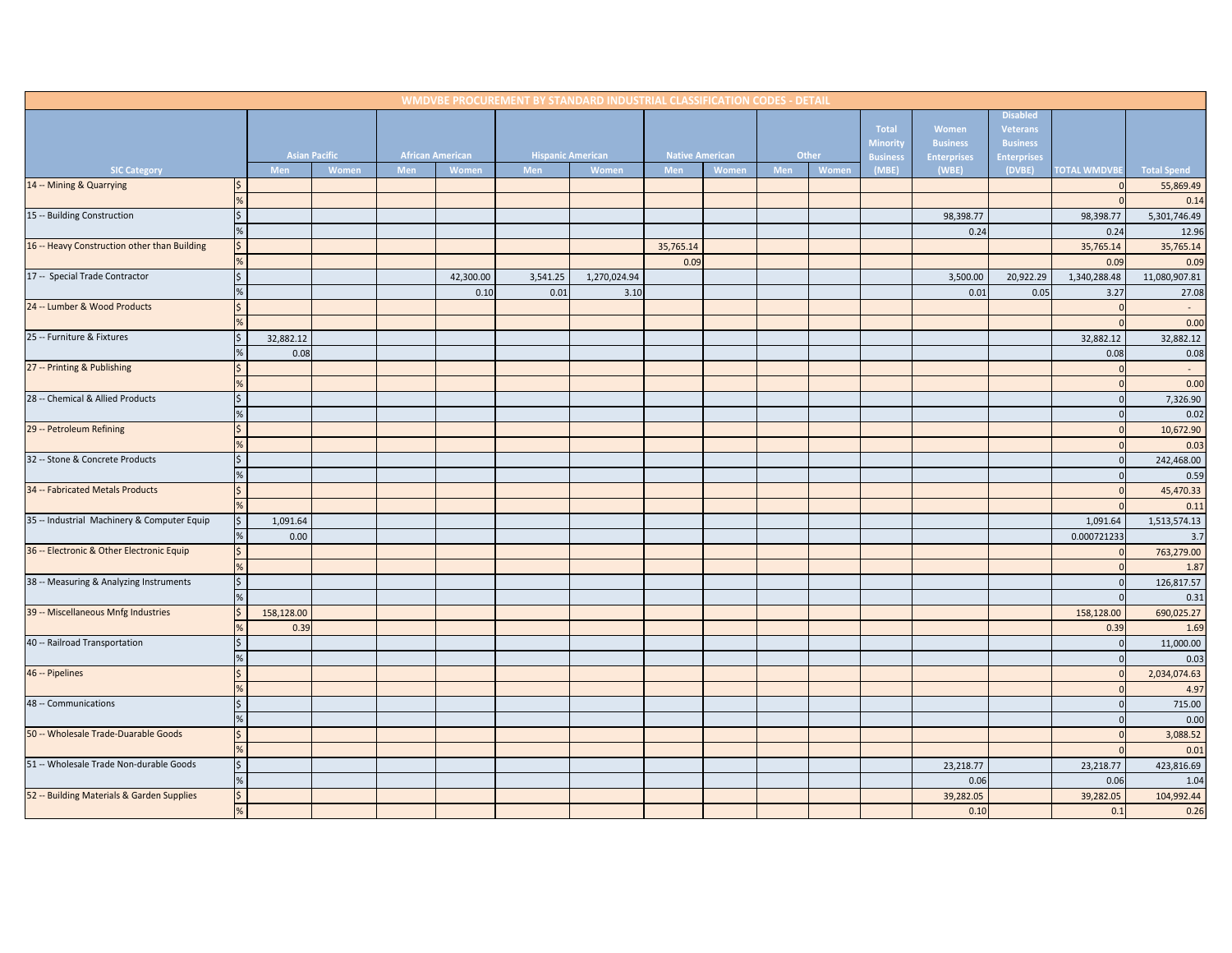|                                          |                          |                   |                      |                         |        | WMDVBE PROCUREMENT BY STANDARD INDUSTRIAL CLASSIFICATION CODES - DETAIL                |                          |                        |          |            |              |                                             |                                                |                                                                             |                        |                    |
|------------------------------------------|--------------------------|-------------------|----------------------|-------------------------|--------|----------------------------------------------------------------------------------------|--------------------------|------------------------|----------|------------|--------------|---------------------------------------------|------------------------------------------------|-----------------------------------------------------------------------------|------------------------|--------------------|
|                                          |                          |                   | <b>Asian Pacific</b> | <b>African American</b> |        |                                                                                        | <b>Hispanic American</b> | <b>Native American</b> |          |            | Other        | Total<br><b>Minority</b><br><b>Business</b> | Women<br><b>Business</b><br><b>Enterprises</b> | <b>Disabled</b><br><b>Veterans</b><br><b>Business</b><br><b>Enterprises</b> |                        |                    |
| <b>SIC Category</b>                      |                          | <b>Men</b>        | Women                | <b>Men</b>              | Women  | <b>Men</b>                                                                             | Women                    | <b>Men</b>             | Women    | <b>Men</b> | <b>Women</b> | (MBE)                                       | (WBE)                                          | (DVBE)                                                                      | <b>TOTAL WMDVBE</b>    | <b>Total Spend</b> |
| 54 -- Food Stores                        | l\$                      |                   |                      |                         |        |                                                                                        |                          |                        |          |            |              |                                             |                                                |                                                                             |                        | 28,425.15          |
|                                          |                          |                   |                      |                         |        |                                                                                        |                          |                        |          |            |              |                                             |                                                |                                                                             |                        | 0.07               |
| 55 -- Auto Dealers & Gas Stations        | l\$                      |                   |                      |                         |        |                                                                                        |                          |                        |          |            |              |                                             | 599,442.31                                     |                                                                             | 599,442.31             | 640,772.43         |
|                                          |                          |                   |                      |                         |        |                                                                                        |                          |                        |          |            |              |                                             | 1.46                                           |                                                                             | 1.46                   | 1.57               |
| 56 -- Apparel and Accessory Store        | l\$                      |                   |                      |                         |        |                                                                                        |                          |                        |          |            |              |                                             |                                                |                                                                             | $\overline{0}$         | 103.68             |
|                                          | $\frac{9}{6}$            |                   |                      |                         |        |                                                                                        |                          |                        |          |            |              |                                             |                                                |                                                                             | $\Omega$               | 0.00               |
| 58 -- Eating and Drinking Places         | l\$                      |                   |                      |                         |        |                                                                                        |                          |                        |          |            |              |                                             |                                                |                                                                             | $\Omega$               | 9,986.56           |
|                                          |                          |                   |                      |                         |        |                                                                                        |                          |                        |          |            |              |                                             |                                                |                                                                             |                        | 0.02               |
| 59 -- Miscellaneous Retail               | l\$                      | 22,179.14         | 43,348.00            |                         | 763.31 | 599,938.42                                                                             |                          |                        | 1,083.40 |            |              |                                             | 165,056.85                                     |                                                                             | 832,369.12             | 5,342,112.37       |
|                                          | $\frac{9}{6}$            | 0.05              | 0.11                 |                         | 0.00   | 1.47                                                                                   |                          |                        | 0.00     |            |              |                                             | 0.40                                           |                                                                             | 2.03                   | 13.05              |
| 60 -- Depository Institutions            | l\$                      |                   |                      |                         |        |                                                                                        |                          |                        |          |            |              |                                             |                                                |                                                                             | $\overline{0}$         | 69,095.47          |
|                                          | $\frac{9}{6}$            |                   |                      |                         |        |                                                                                        |                          |                        |          |            |              |                                             |                                                |                                                                             | $\Omega$               | 0.17               |
| 61 -- Non-depository Credit Institutions | \$                       |                   |                      |                         |        |                                                                                        |                          |                        |          |            |              |                                             |                                                |                                                                             | $\Omega$               |                    |
|                                          | %                        |                   |                      |                         |        |                                                                                        |                          |                        |          |            |              |                                             |                                                |                                                                             | $\Omega$               |                    |
| 63 -- Insurance Carriers                 | $\vert \mathbf{S} \vert$ |                   |                      |                         |        |                                                                                        |                          |                        |          |            |              |                                             |                                                |                                                                             |                        | 983,827.74         |
|                                          |                          |                   |                      |                         |        |                                                                                        |                          |                        |          |            |              |                                             |                                                |                                                                             |                        | 2.4                |
| 64 -- Insurance Agents Brokers & Service | $\frac{1}{2}$            |                   |                      |                         |        |                                                                                        |                          |                        |          |            |              |                                             |                                                |                                                                             |                        | 40,362.03          |
|                                          |                          |                   |                      |                         |        |                                                                                        |                          |                        |          |            |              |                                             |                                                |                                                                             |                        | 0.1                |
| 65 -- Real Estate                        | l\$                      |                   |                      |                         |        |                                                                                        |                          |                        |          |            |              |                                             |                                                |                                                                             |                        | 500.00             |
|                                          | $\frac{9}{6}$            |                   |                      |                         |        |                                                                                        |                          |                        |          |            |              |                                             |                                                |                                                                             | $\Omega$               | $\Omega$           |
| 67 -- Holding & Other Investment Offices | S.                       |                   |                      |                         |        |                                                                                        |                          |                        |          |            |              |                                             |                                                |                                                                             | $\overline{0}$         | 605,700.00         |
| 73 -- Business Services                  |                          |                   |                      |                         |        |                                                                                        |                          |                        |          |            |              |                                             |                                                |                                                                             |                        | 1.48               |
|                                          | $\zeta$                  | 19,959.22         | 768.00               | 28,462.55               |        | 819,537.00                                                                             | 30,354.01                |                        |          |            |              |                                             | 380,451.03                                     |                                                                             | 1,279,531.81           | 2,711,124.62       |
| 75 -- Automotive Repair Services         | l\$.                     | 0.05              | 0.00                 | 0.07                    |        | 2.00                                                                                   | 0.07<br>47,717.78        |                        |          |            |              |                                             | 0.93                                           |                                                                             | 3.12                   | 6.62               |
|                                          |                          | 35,574.00<br>0.09 |                      |                         |        |                                                                                        | 0.12                     |                        |          |            |              |                                             |                                                |                                                                             | 83,291.78<br>0.21      | 537,103.31<br>1.31 |
| 76 -- Micellaneous Repair Services       | \$                       |                   |                      |                         |        |                                                                                        | 9,547.50                 |                        |          |            |              |                                             |                                                |                                                                             | 9,547.50               | 115,183.38         |
|                                          |                          |                   |                      |                         |        |                                                                                        | 0.02                     |                        |          |            |              |                                             |                                                |                                                                             | 0.02                   | 0.28               |
| 80 -- Health Services                    | l\$                      |                   |                      |                         |        |                                                                                        |                          |                        |          |            |              |                                             |                                                |                                                                             |                        | 2,064.14           |
|                                          |                          |                   |                      |                         |        |                                                                                        |                          |                        |          |            |              |                                             |                                                |                                                                             |                        | 0.01               |
| 81 -- Legal Services                     | $\frac{1}{2}$            |                   |                      |                         |        |                                                                                        |                          |                        |          |            |              |                                             |                                                |                                                                             |                        | 698,746.00         |
|                                          |                          |                   |                      |                         |        |                                                                                        |                          |                        |          |            |              |                                             |                                                |                                                                             |                        | 1.71               |
| 82 -- Educational Services               | l\$                      |                   |                      |                         |        |                                                                                        |                          |                        |          |            |              |                                             |                                                |                                                                             | $\Omega$               | 13,014.70          |
|                                          |                          |                   |                      |                         |        |                                                                                        |                          |                        |          |            |              |                                             |                                                |                                                                             | $\Omega$               | 0.03               |
| 87 -- Engineering & Management Services  | l\$                      | 19,005.00         |                      |                         |        |                                                                                        |                          |                        |          |            |              |                                             | 100,000.00                                     |                                                                             | 119,005.00             | 1,340,108.66       |
|                                          |                          | 0.05              |                      |                         |        |                                                                                        |                          |                        |          |            |              |                                             | 0.24                                           |                                                                             | 0.29                   | 3.27               |
| 89 -- Miscellaneous Services             |                          | 16,806.51         | 116,687.50           |                         |        | 642,347.80                                                                             |                          |                        |          |            |              |                                             | 18,357.22                                      |                                                                             | 794,199.03             | 5,292,913.25       |
|                                          |                          | 0.04              | 0.29                 |                         |        | 1.57                                                                                   |                          |                        |          |            |              |                                             | 0.04                                           |                                                                             | 1.94                   | 12.93              |
| 99 -- Non-classifiable Establishments    | I\$                      |                   |                      |                         |        |                                                                                        |                          |                        |          |            |              |                                             |                                                |                                                                             | $\Omega$               | 7,714.00           |
|                                          |                          |                   |                      |                         |        |                                                                                        |                          |                        |          |            |              |                                             |                                                |                                                                             |                        | 0.02               |
| <b>TOTAL</b>                             |                          |                   |                      |                         |        | 305,625.63 160,803.50 28,462.55 43,063.31 2,065,364.47 1,357,644.23 35,765.14 1,083.40 |                          |                        |          |            |              | $\sim$                                      | 1,427,707.00                                   |                                                                             | 20,922.29 5,446,441.52 | 40,923,349.92      |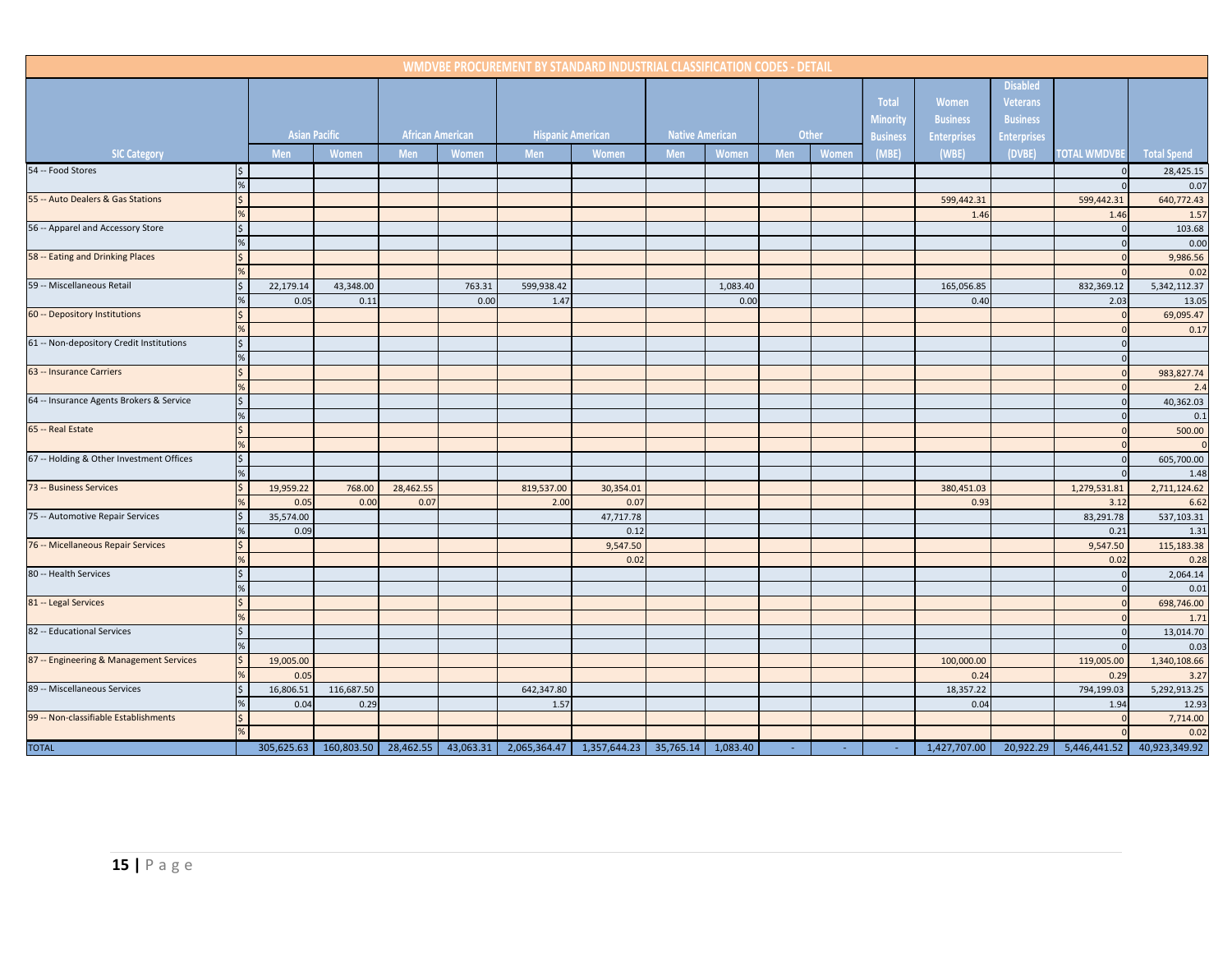# **9.1.3.Itemization of WMDVBE program expense**

| <b>Expense Category</b>        | 2014 (Actual) |
|--------------------------------|---------------|
| <b>Wages</b>                   | \$ 53,302.86  |
| <b>Other Employee Expenses</b> | 3,931.12      |
| Program Expenses               | Ś<br>839.68   |
| <b>Reporting Expenses</b>      |               |
| <b>Training</b>                |               |
| Consultant                     |               |
| Other (CWA Expenses)           | \$12,155.14   |
| <b>TOTAL PROGRAM EXPENSES</b>  | \$70,228.80   |

# **9.1.4.Description of progress in meeting or exceeding set goals**

|                                                      | <b>Current Year</b> | <b>Current Year</b> |
|------------------------------------------------------|---------------------|---------------------|
| Category                                             | <b>Results</b>      | Goals               |
| Minority Business Enterprises (MBE)                  | 9.85%               | 10.00%              |
| Women Business Enterprises (WBE)                     | 3.56%               | 4.00%               |
| Service Disabled Veteran Business Enterprises (DVBE) | 0.05%               | 0.80%               |
| <b>TOTAL WMDVBE</b>                                  | 13.46%              | 14.80%              |

While we did not achieve the desired level of success, we were still able to increase our WMDVBE procurement to 13.46% compared to 12.66% in 2013. Correspondingly, we also increased the number of certified WMDVBE's we did business with from 48 in 2013 to 53 in 2014. Our procurement in 2014 with WMDVBEs totaled \$5,446,441 in direct spend, compared to \$5,426,319 in 2013. We are glad to report \$62,840 in indirect spend bring our total spend to \$5,509,281.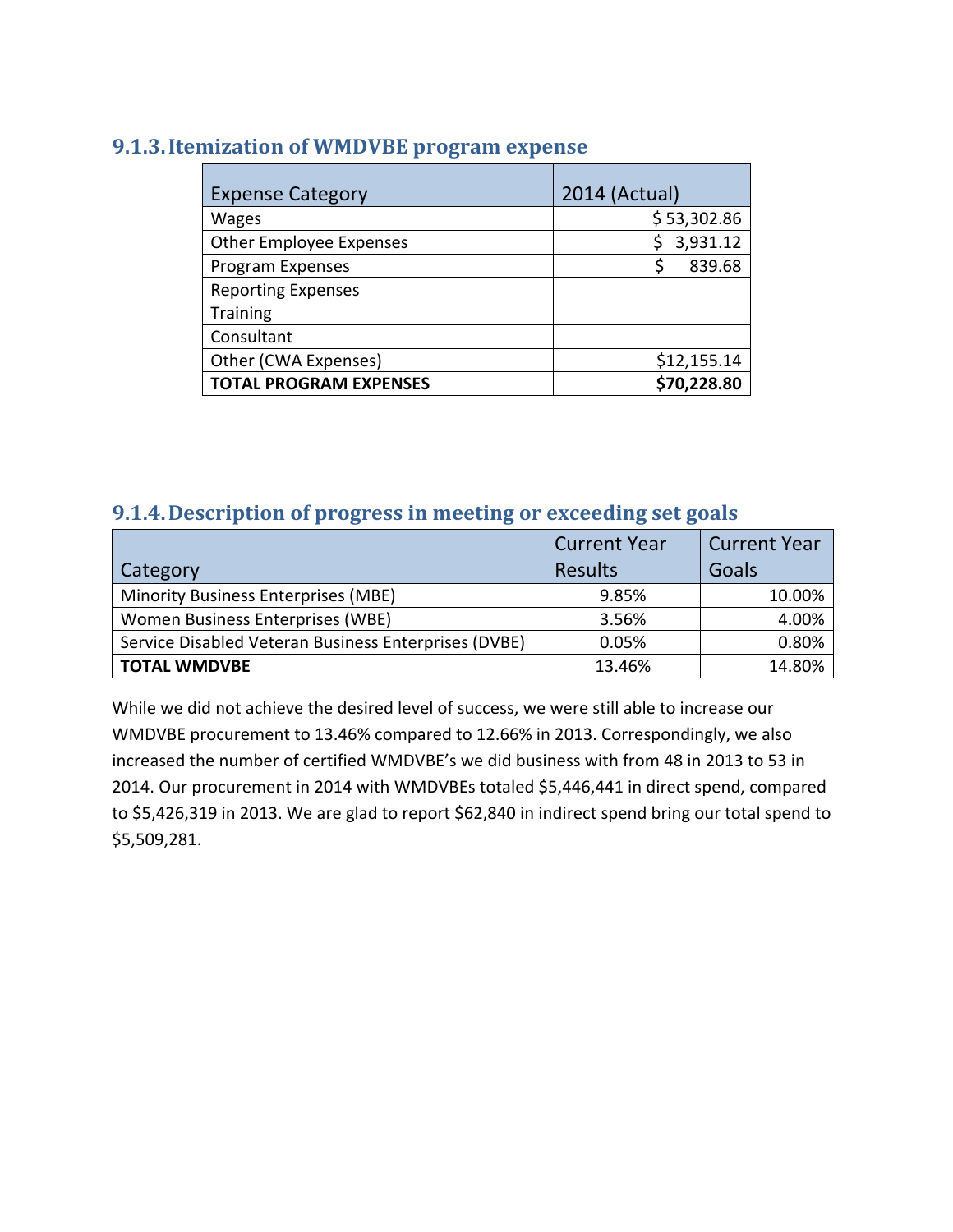# **9.1.5.Summary of prime contractor utilization of WMDVBE subcontractors**

|                        | Minority<br>Male |             | Minority<br>Female |             | Minority<br><b>Business</b><br>Enterprise<br>(MBE) |             |              |             | Women<br><b>Business</b><br>Enterprise<br>(WBE) | Women<br>Minority<br><b>Business</b><br>Enterprise<br>(WMBE) |              | Service<br><b>Disabled</b><br><b>Veterans</b><br>Enterprise<br>(SDVBE) | <b>TOTAL</b><br><b>WMDVBE</b> |
|------------------------|------------------|-------------|--------------------|-------------|----------------------------------------------------|-------------|--------------|-------------|-------------------------------------------------|--------------------------------------------------------------|--------------|------------------------------------------------------------------------|-------------------------------|
| Direct \$              |                  | \$2,435,219 | \$1,562,593        |             |                                                    | \$3,997,812 | \$1,427,707  | \$5,425,519 | \$                                              | 20,922                                                       | \$5,446,441  |                                                                        |                               |
| Subcontracting \$      | \$               | 32,015      | \$                 | 71          | \$                                                 | 32,086      | \$<br>30,754 | \$62,840    |                                                 | 0                                                            | \$<br>62,840 |                                                                        |                               |
| Total \$               |                  | \$2,467,234 |                    | \$1,562,664 |                                                    | \$4,029,898 | \$1,458,461  | \$5,488,272 | \$.                                             | 20,922                                                       | \$5,509,281  |                                                                        |                               |
|                        |                  |             |                    |             |                                                    |             |              |             |                                                 |                                                              |              |                                                                        |                               |
| Direct%                |                  | 5.95%       |                    | 3.82%       |                                                    | 9.77%       | 3.49%        | 13.26%      |                                                 | .05%                                                         | 13.31%       |                                                                        |                               |
| Subcontracting %       |                  | .078%       |                    | 0%          |                                                    | 0.08%       | 0.08%        | .15%        |                                                 | 0%                                                           | .015%        |                                                                        |                               |
| Total %                |                  | 6.03%       |                    | 3.82%       |                                                    | 9.85%       | 3.56%        | 13.41%      |                                                 | .05%                                                         | 13.46%       |                                                                        |                               |
| <b>Net Procurement</b> |                  |             | \$40,923,349       |             |                                                    |             |              |             |                                                 |                                                              |              |                                                                        |                               |

# **9.1.6.List of WMDVBE complaints**

San Gabriel received no complaints and none were filed relative to its USDP.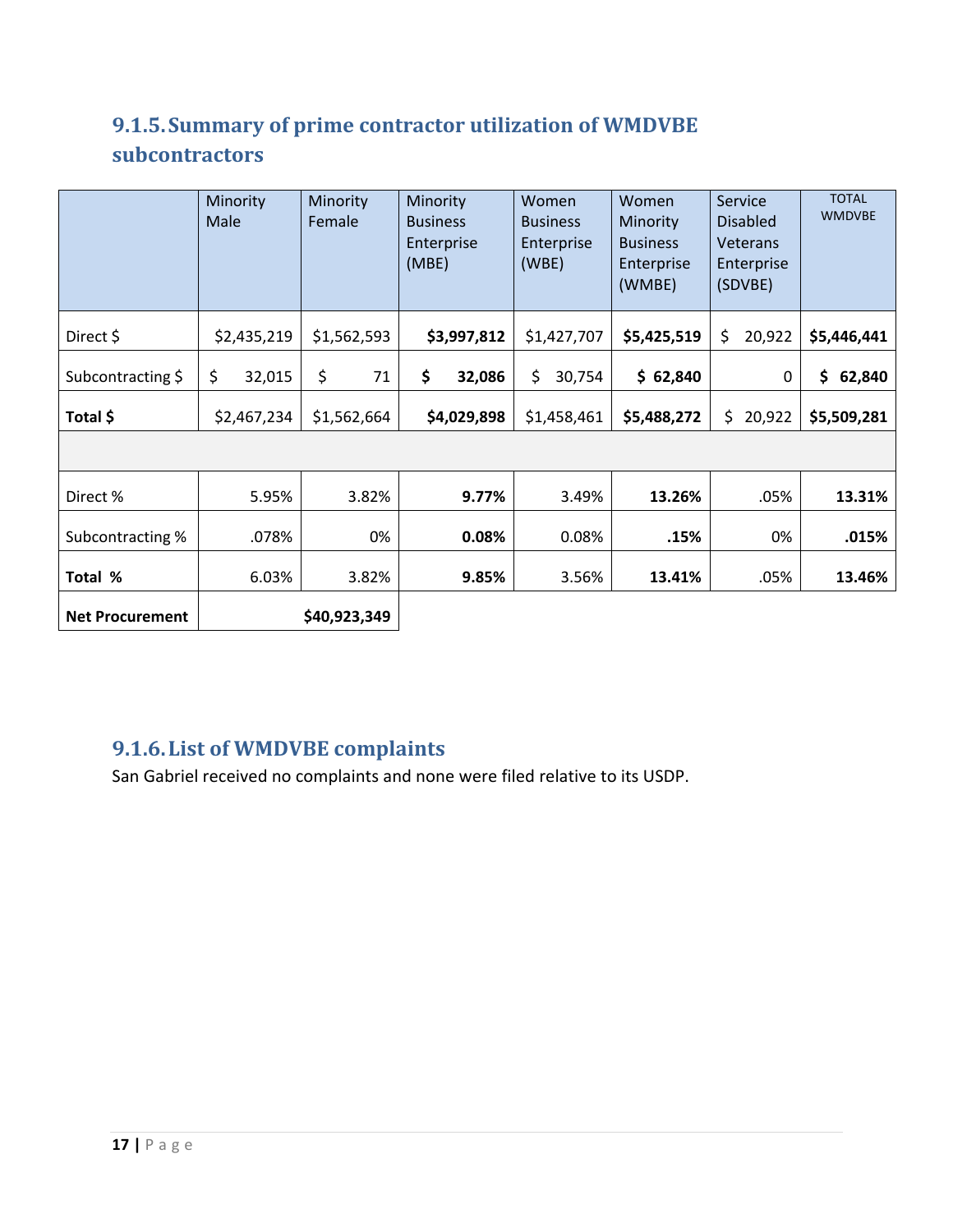# **9.1.8.Description of efforts to recruit WMDVBE suppliers in procurement categories where WMDVBE utilization is low**

### *Legal*

San Gabriel utilizes its in‐house General Counsel for most routine legal issues. The company's General Counsel is aware of the goal to seek to include WMDVBEs in the bid/procurement process.

### *Finance*

San Gabriel utilizes a DBE to provide audit and tax services including tax return preparation and advisory services. The company's Vice President and Treasurer is aware of the goal to seek to include WMDVBEs in the bid/procurement process.

### *Highly Technical*

San Gabriel utilizes many DBEs to provide technical studies and reports dealing with

- Water resource planning
- Environmental compliance issues
- General civil engineering, and
- Water quality testing

IT product acquisition is another area where San Gabriel utilizes a minority owned business. San Gabriel's IT Manager and Director of Engineering are aware of the goal to seek to include WMDVBEs in the bid/procurement process.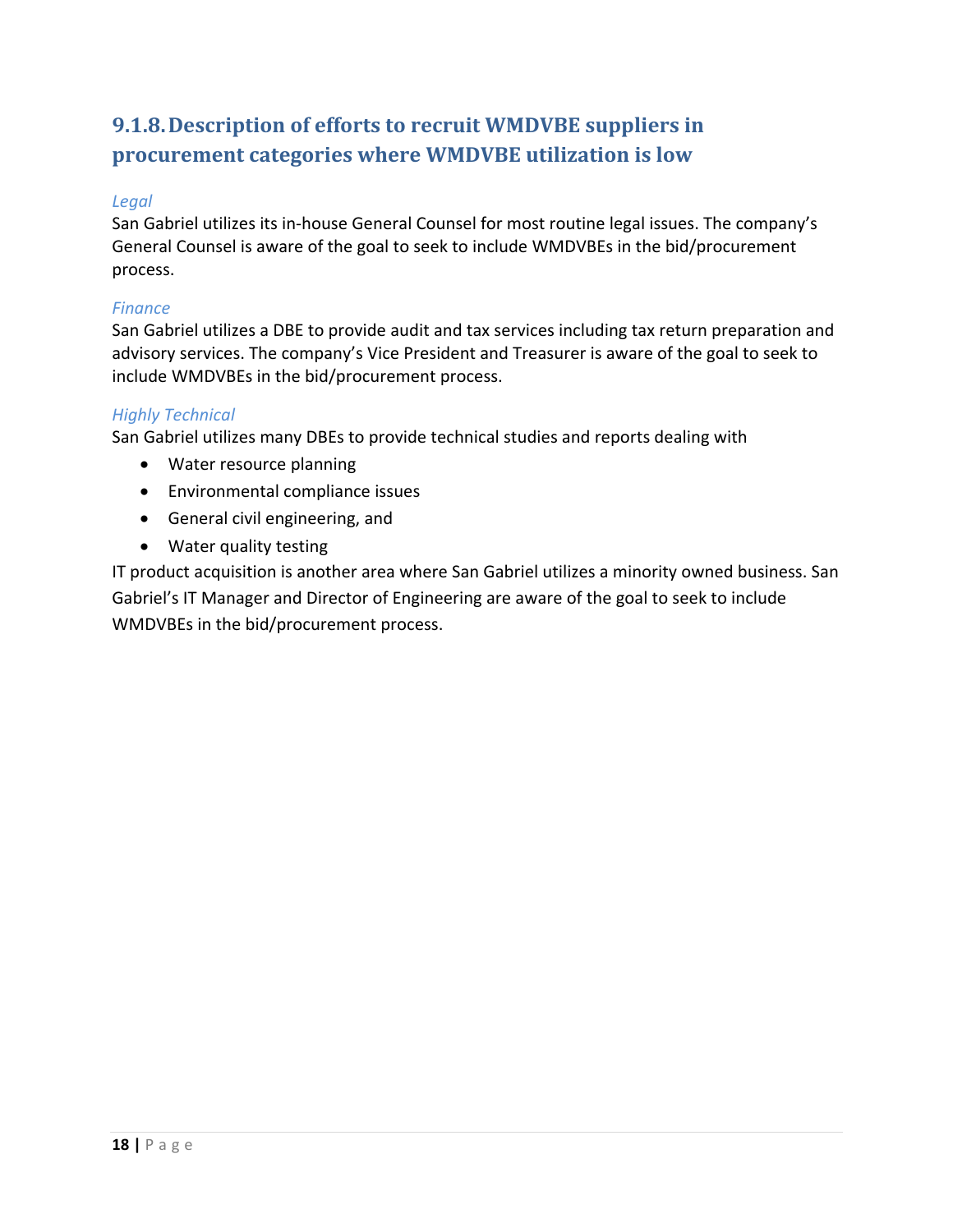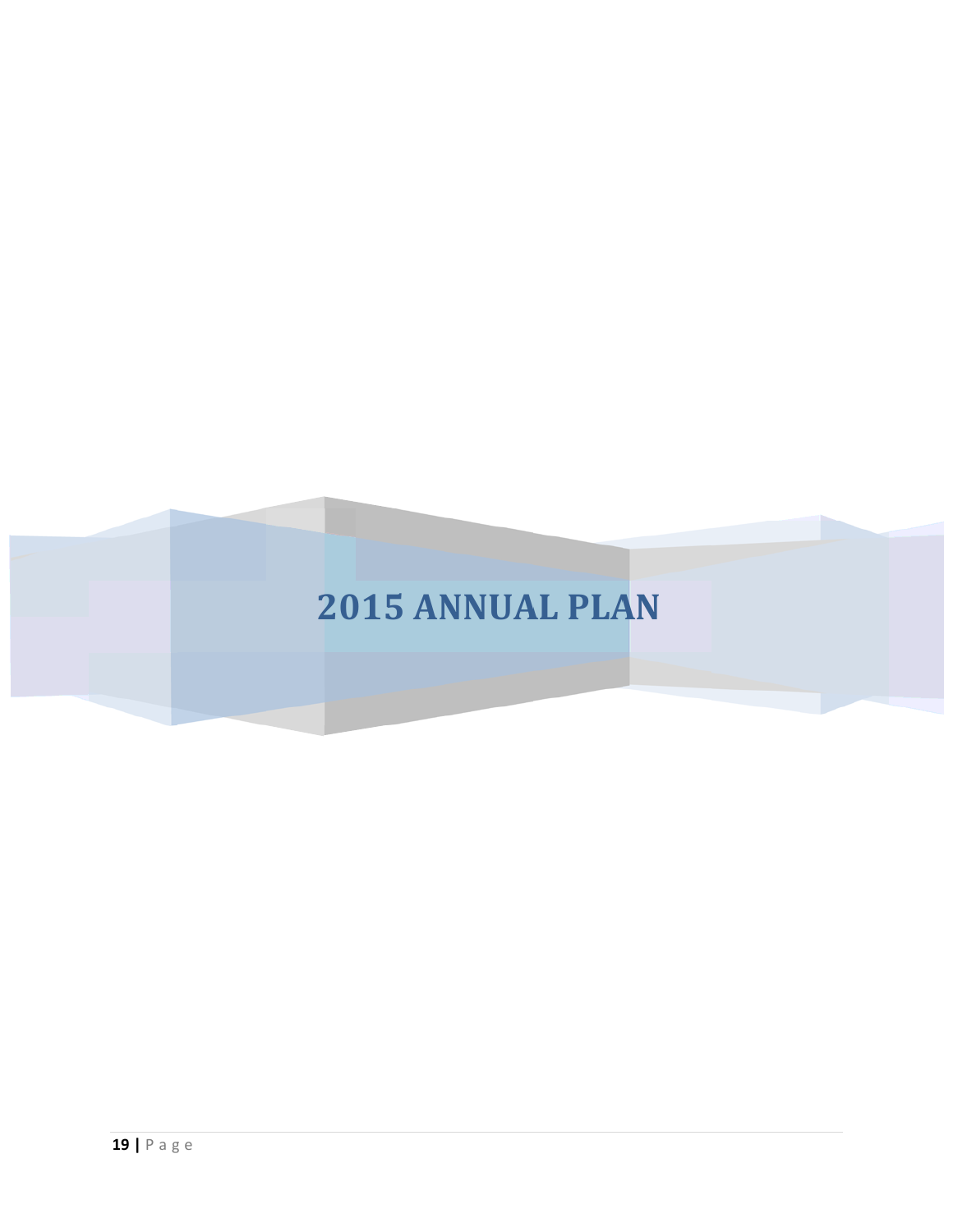# **10.1.1. Short‐ mid‐ and long term goals for the utilization of WMDVBEs**

| Category                       | <b>Short Term Goals</b> | Mid Term Goals | Long Term Goals |
|--------------------------------|-------------------------|----------------|-----------------|
| <b>Minority Owned</b>          | 11%                     | 13.0%          | 15%             |
| Women Owned                    | 4.5%                    | 5.0%           | 5%              |
| Service Disabled Veteran Owned | 0.5%                    | 1.0%           | 1.5%            |
| Total                          | 16.0%                   | 19.0%          | 21.5%           |

# **10.1.2. Description of WMDVBE program activities**

## **Internal Activities**

*Participate in the Mentor Protégé Pilot Program (MPPP)*

San Gabriel plans to participate in the Mentor Protégé program in 2015.

## *Establish a plan to sustain diversity spend*

Sustaining DBE spend is an area that San Gabriel will begin to focus on for 2015. We will attempt to create an evaluation protocol to monitor and correct issues before they become insurmountable thus insuring a long and prosperous vendor/utility relationship.

### *Formally document Internal Utility Supplier Diversity Program*

San Gabriel plans to finalize and implement a Supplier Diversity Strategic Plan.

# **External Activities**

## *California Water Association Supported Activities*

San Gabriel will continue to work in concert with CWA to support advocacy groups that represent women, minority, service disabled veteran businesses and the LGBT communities. As well, our combined external outreach activities will continue to strategically leverage our resources and manage outreach opportunities by developing:

- a criteria/scorecard for outreach selection and evaluation,
- a collective list of company procurement opportunities and needs,
- a calendar of outreach events, and
- partnerships with certain CBOs for participation on their advisory councils.

### *Support Community Based Organizations*

In conjunction with CWA, San Gabriel will continue to support many community based organizations, chambers and other associations by event sponsorship and participation.

### *Attend Outreach Events*

San Gabriel purchasers understand how important outreach is to our program success. They will be invited and encouraged to participate in outreach and matchmaking events.